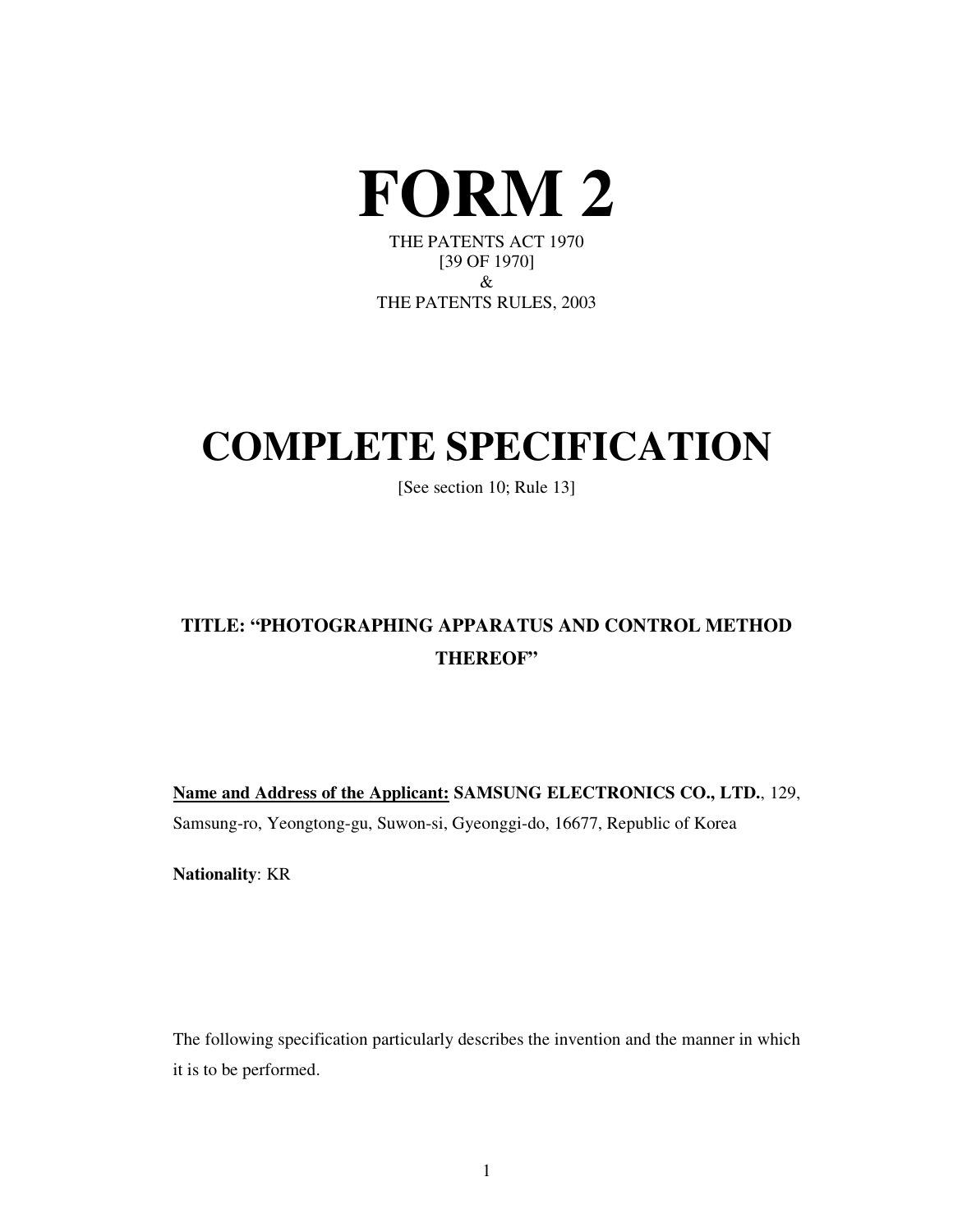#### Technical Field

 The present disclosure relates to a photographing apparatus and a method for controlling the same, and more particularly, to a method for generating an output image by using a monochrome image and a color image.

Background Art

 Recently, technologies have emerged that allow users to photograph objects by using camera modules included in smart phones.

 In particular, the user may photograph a desired object by using the camera module and check an image including the photographed object through a color screen.

 With such an image obtaining technology using the camera module, the user may store an image of the object in the smart phone and continue to see the stored image.

Detailed Description of the Invention

Technical Problem

 As described above, when the user uses the camera module included in the conventional smart phone, on an outer side of a lens of the camera module, a color filter array (CFA) is needed, which degrades, in practice, the performance of the camera module (e.g., degrades a display quality in the low illumination, or the like), and moreover, a processor in the smart phone has to deduce a partial region of a pixel region of a captured image from a low-resolution pixel region to generate some pixels.

As a result, the user inevitably sees a low-quality color image.

 The present disclosure is made to solve the foregoing or other problems, and provides a photographing apparatus capable of a high-resolution color image.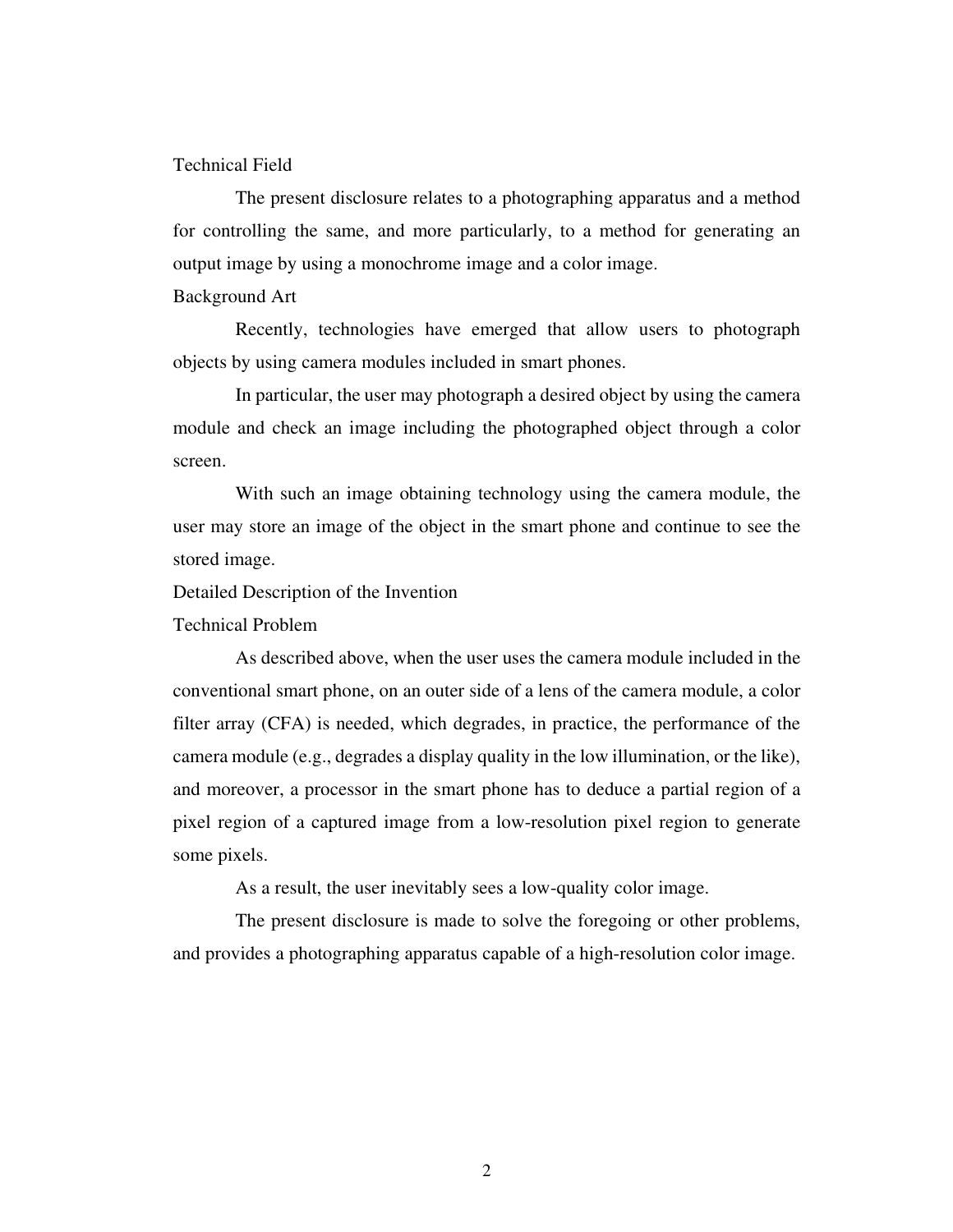### Technical Solution

 According to various embodiments of the present disclosure, a photographing apparatus includes a first image sensor, a second image sensor, and at least one processor functionally connected with the first image sensor and the second image sensor, in which the at least one processor is further configured to obtain a first image including a first pixel, a second pixel adjacent to the first pixel, and a third pixel adjacent to the second pixel in an area other than an area where the second pixel is adjacent to the first pixel, by using the first image sensor, to obtain a second image including a fourth pixel associated based on a position of the first pixel and a fifth pixel that is adjacent to the fourth pixel and associated based on a position of the second pixel, by using the second image sensor, to determine whether a luminance difference between the first pixel and the second pixel falls within a designated range, and to generate color information corresponding to at least one of the first pixel and the second pixel, at least based on color information of the fourth pixel and color information of the fifth pixel, when the luminance difference between the first pixel and the second pixel falls within the designated range.

 According to various embodiments of the present disclosure, a method for controlling a photographing apparatus includes obtaining a first image including a first pixel, a second pixel adjacent to the first pixel, and a third pixel adjacent to the second pixel in an area other than an area where the second pixel is adjacent to the first pixel, obtaining a second image including a fourth pixel associated based on a position of the first pixel and a fifth pixel that is adjacent to the fourth pixel and associated based on a position of the second pixel, determining whether a luminance difference between the first pixel and the second pixel falls within a designated range, and generating color information corresponding to at least one of the first pixel and the second pixel, at least based on color information of the fourth pixel and color information of the fifth pixel, when the luminance difference between the first pixel and the second pixel falls within the designated range.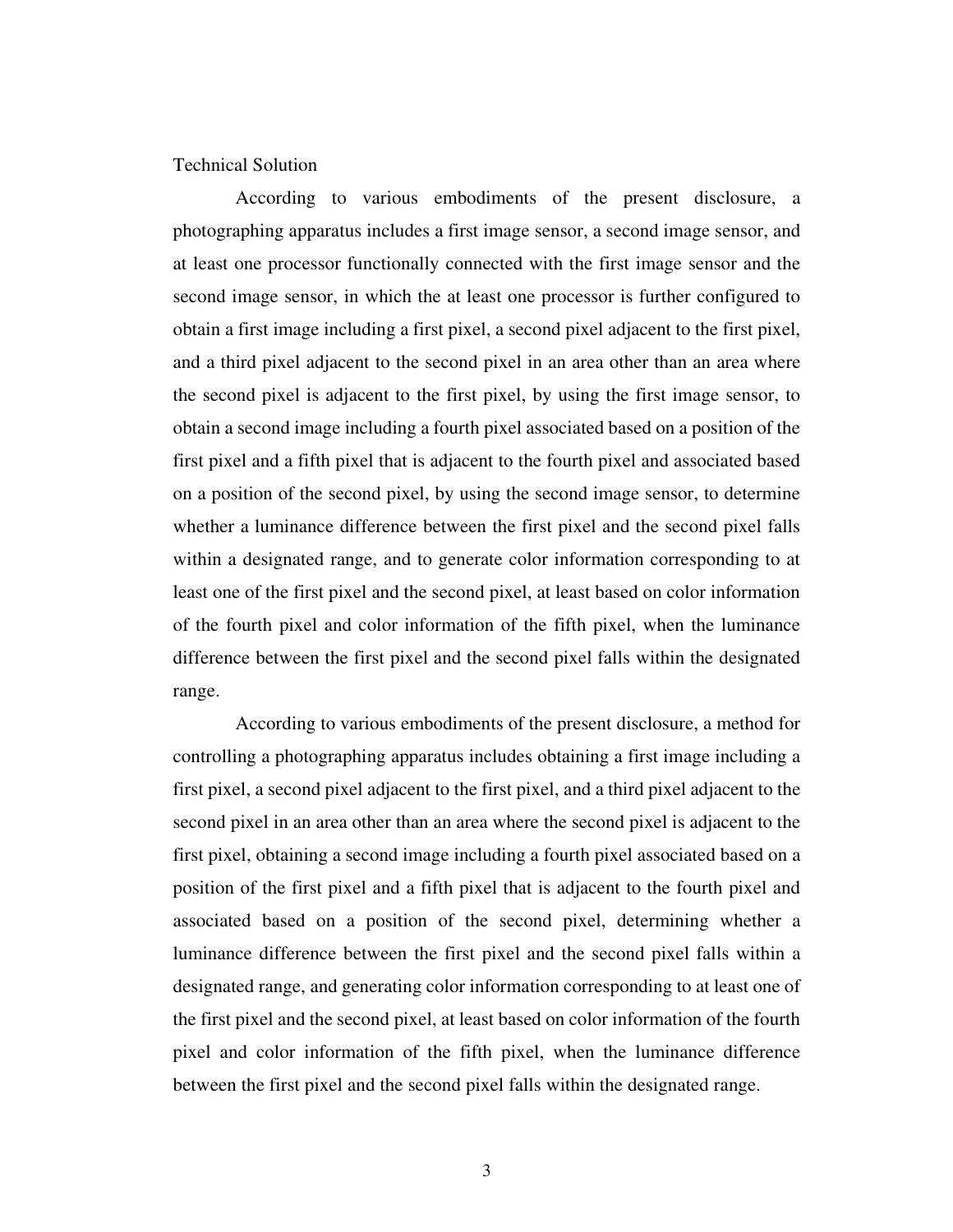According to various embodiments of the present disclosure, a photographing apparatus includes a first camera module configured to obtain a monochrome image of a first resolution, including an object, a second camera module configured to obtain a color image of a second resolution lower than the first resolution, which includes the object, and a processor configured to obtain a color image of the first resolution by using contour information of the object obtained from the monochrome image of the first resolution and the color image of the second resolution.

 According to various embodiments of the present disclosure, a method for controlling a photographing apparatus includes obtaining a monochrome image of a first resolution, including an object, obtaining a color image of a second resolution lower than the first resolution, which includes the object, and obtaining a color image of the first resolution by using contour information of the object obtained from the monochrome image of the first resolution and the color image of the second resolution.

### Advantageous Effects

 According to various embodiments of the present disclosure, the user is capable of obtaining a high-quality color image.

 Moreover, according to various embodiments of the present disclosure, the user is capable of accurately and quickly obtaining a high-quality color image.

 Furthermore, according to various embodiments of the present disclosure, the user is capable of obtaining a high-quality color image that is brighter and clearer than that obtained using a conventional technique.

## Brief Description of Drawings

 FIG. 1 is a block diagram of an electronic device and a network according to various embodiments of the present disclosure.

 FIG. 2 is a block diagram of an electronic device according to various embodiments.

 FIG. 3 is a block diagram of a programming module according to various embodiments.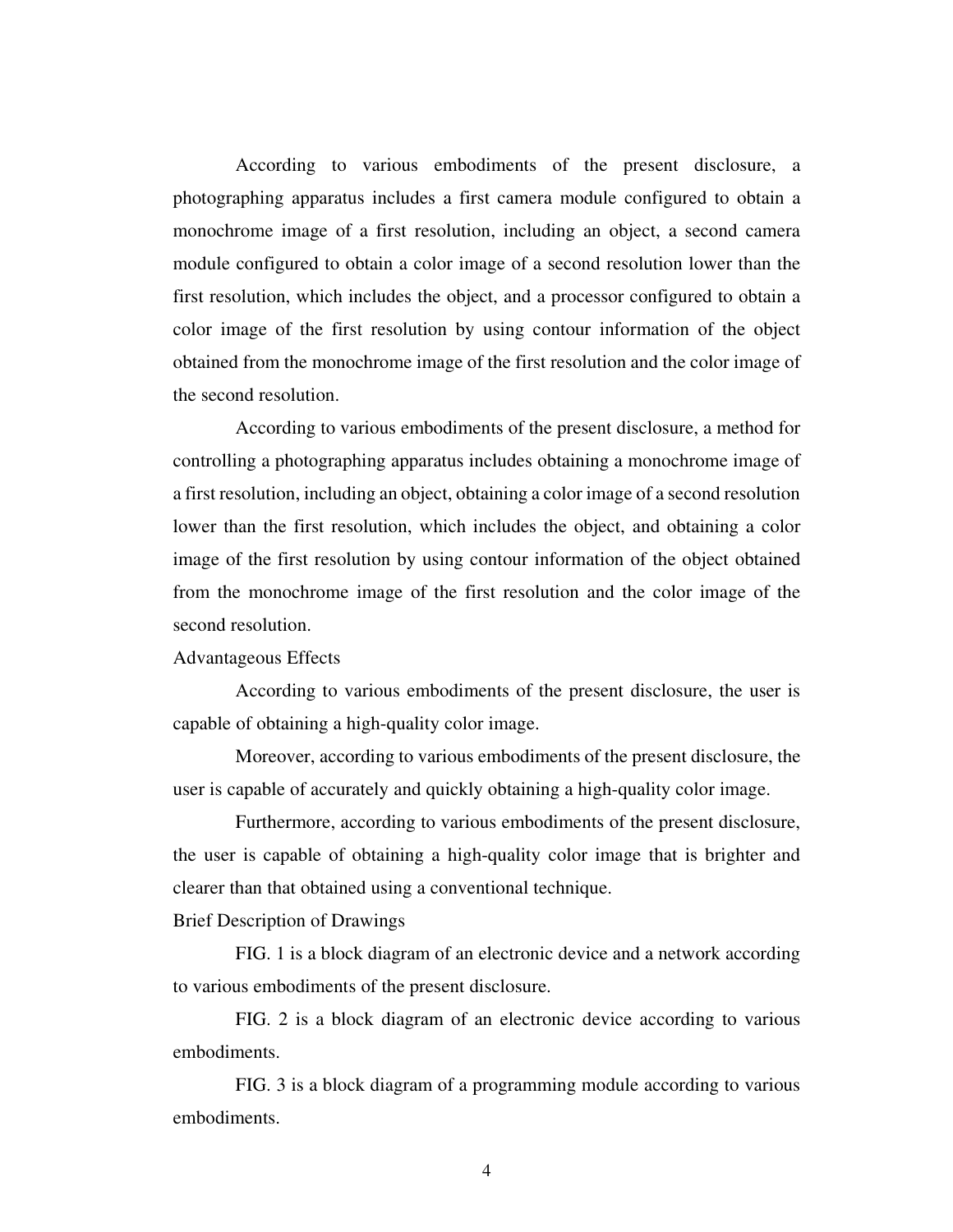FIG. 4 is a flowchart illustrating a method for controlling a photographing apparatus according to various embodiments of the present disclosure.

 FIG. 5 is a flowchart illustrating a method for obtaining a color image by a photographing device according to various embodiments of the present disclosure.

 FIG. 6 illustrates a first surface of a photographing apparatus according to various embodiments of the present disclosure.

 FIG. 7 illustrates a color image generation flow according to various embodiments of the present disclosure.

 FIG. 8A is a view for illustrating a method for determining pixels of an upscaled color image according to various embodiments of the present disclosure, and FIG. 8B is a flowchart illustrating a method for extracting pixel values of remaining pixels among a plurality of color pixels extracted from an up-scaled color image according to various embodiments of the present disclosure.

 FIG. 9 illustrates a pixel region and a color image generation flow according to various embodiments of the present disclosure.

 FIG. 10 is a view for describing a method for generating a color image in a low-illumination environment according to various embodiments of the present disclosure.

 FIG. 11 is a view for describing a method for generating a color image in an environment including a viewpoint disparity according to various embodiments of the present disclosure.

 FIG. 12 illustrates a map information extraction flow according to various embodiments of the present disclosure, and FIG. 13 illustrates a flow of reflecting extracted depth map information to a color image of a first resolution.

 FIG. 14 illustrates a resolution difference between a color image and a monochrome image in a low-illumination environment according to various embodiments of the present disclosure.

Mode for Carrying out the Invention

 Hereinafter, various embodiments of the present disclosure will be disclosed with reference to the accompanying drawings. However, embodiments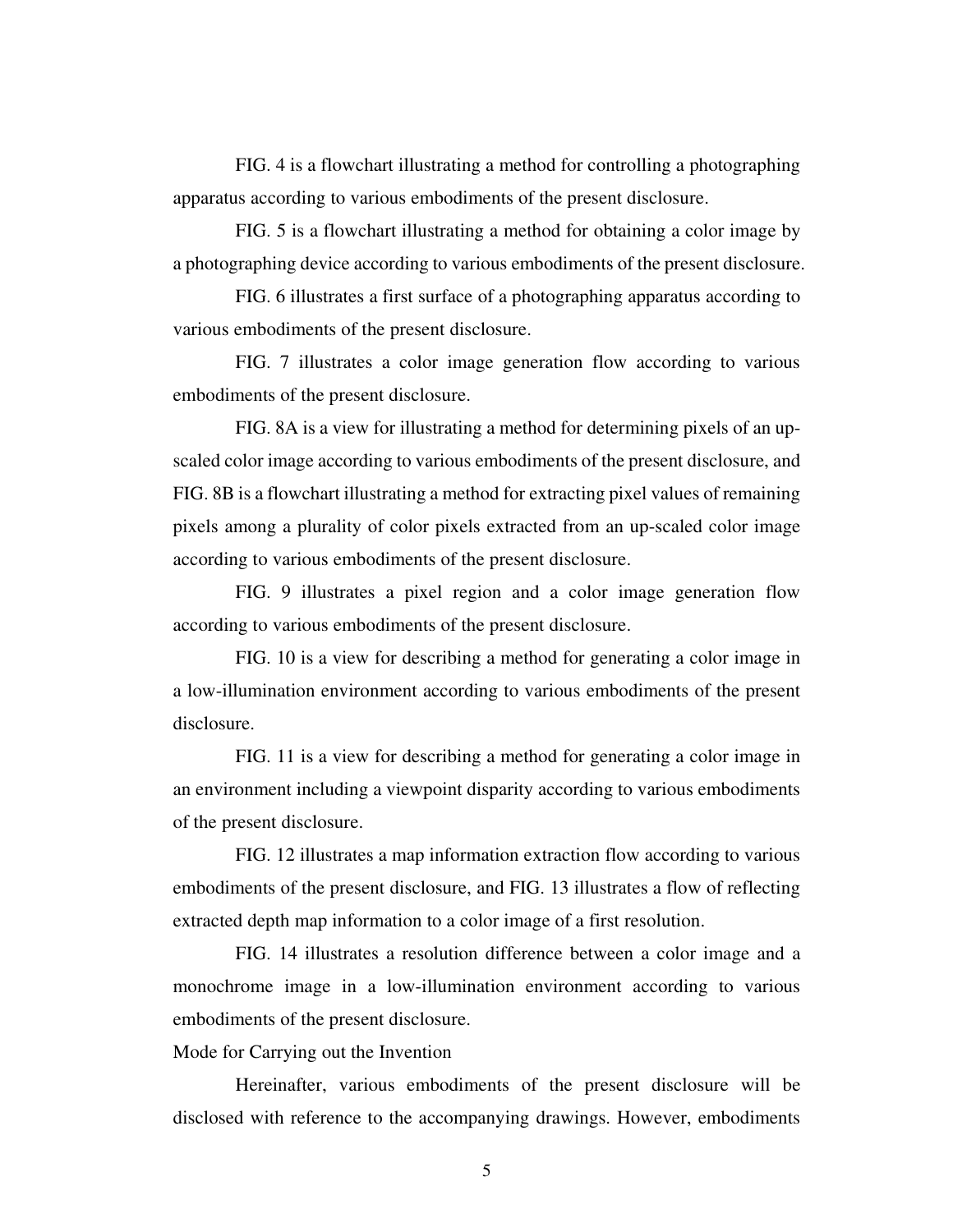and terms used therein are not intended to limit the present disclosure to particular embodiments, and it should be construed as including various modifications, equivalents, and/or alternatives according to the embodiments of the present disclosure. With regard to the description of the drawings, similar reference numerals may be used to refer to similar or related elements. The singular forms are intended to include the plural forms as well, unless the context clearly indicates otherwise. In the present disclosure, an expression such as "A or B," "at least one of A or/and B," or "one or more of A or/and B" may include all possible combinations of together listed items. Expressions such as "first," "second," "primarily," or "secondary," used herein may represent various elements regardless of order and/or importance and do not limit corresponding elements. When it is described that an element (such as a first element) is "operatively or communicatively coupled with/to" or "connected" to another element (such as a second element), the element can be directly connected to the other element or can be connected to the other element through another element (e.g., a third element).

 An expression "configured to (or set)" used in the present disclosure may be replaced with, for example, "suitable for," "having the capacity to," "adapted to," "made to," "capable of," or "designed to" according to a situation. Alternatively, in some situation, an expression "apparatus configured to" may mean that the apparatus "can" operate together with another apparatus or component. For example, a phrase "a processor configured (or set) to perform A, B, and C" may be a dedicated processor (e.g., an embedded processor) for performing a corresponding operation or a generic-purpose processor (such as a central processing unit (CPU) or an application processor) that can perform a corresponding operation by executing at least one software program stored at a memory device.

 An electronic device according to various embodiments of the present disclosure may include at least one of, for example, a smartphone, a tablet personal computer (PC), a mobile phone, a video phone, an electronic-book (e-book) reader, a desktop PC, a laptop PC, a netbook computer, a workstation, a server, a personal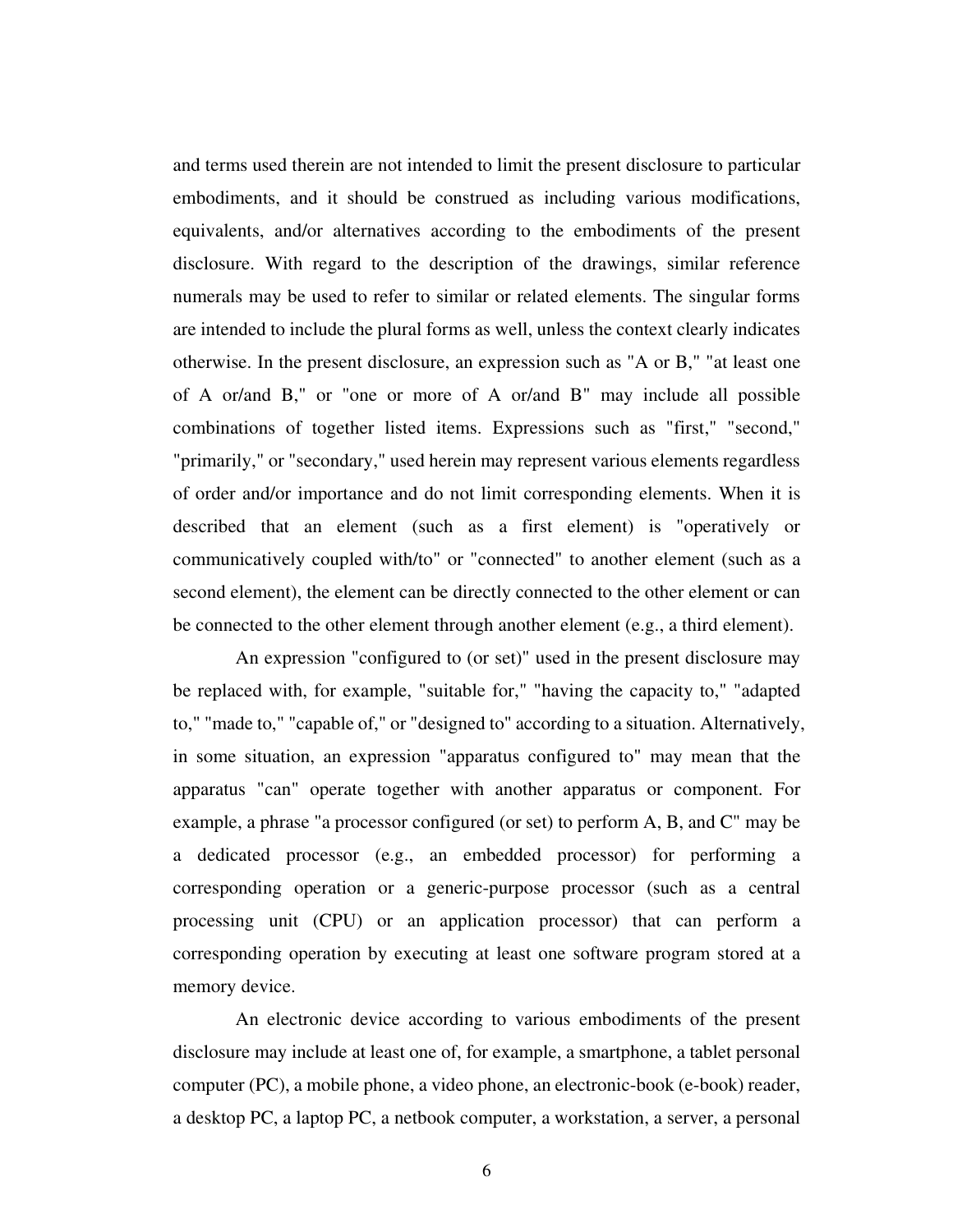digital assistant (PDA), a portable multimedia player (PMP), an MP3 player, a mobile medical equipment, a camera, and a wearable device. Examples of the wearable device may include at least one of an accessory type (e.g., a watch, a ring, a bracelet, an anklet, a necklace, glasses, contact lenses, head-mounted device (HMD), etc.), a fabric or cloth-integrated type (e.g., electronic clothing, etc.), a body-attached type (e.g., a skin pad, a tattoo, etc.), a body implanted type (e.g., an implantable circuit, etc.), and so forth. In some embodiments, the electronic device may include, for example, a television (TV), a Digital Video Disk (DVD) player, audio equipment, a refrigerator, an air conditioner, a vacuum cleaner, an oven, a microwave oven, a laundry machine, an air cleaner, a set-top box, a home automation control panel, a security control panel, a TV box (e.g., HomeSyncTM of Samsung,  $TV^{TM}$  of Apple, or  $TV^{TM}$  of Google), a game console, an electronic dictionary, an electronic key, a camcorder, and an electronic frame.

 In other embodiments, the electronic device may include at least one of various medical equipment (for example, magnetic resonance angiography (MRA), magnetic resonance imaging (MRI), computed tomography (CT), an imaging device, or an ultrasonic device), a navigation system, a global positioning system (GPS) receiver, an event data recorder (EDR), a flight data recorder (FDR), a vehicle infotainment device, electronic equipment for ships (e.g., a navigation system and gyro compass for ships), avionics, a security device, a vehicle head unit, an industrial or home robot, an automatic teller's machine (ATM), a point of sales (POS), Internet of things (e.g., electric bulbs, various sensors, electricity or gas meters, sprinkler devices, fire alarm devices, thermostats, streetlights, toasters, exercise machines, hot-water tanks, heaters, boilers, and so forth). According to some embodiments, the electronic device may include a part of a furniture, building/structure or a part of a vehicle, an electronic board, an electronic signature receiving device, a projector, and various measuring instruments (e.g., a water, electricity, gas, electric wave measuring device, etc.). According to various embodiments, the electronic device may be flexible or may be a combination of two or more of the above-described various devices. According to an embodiment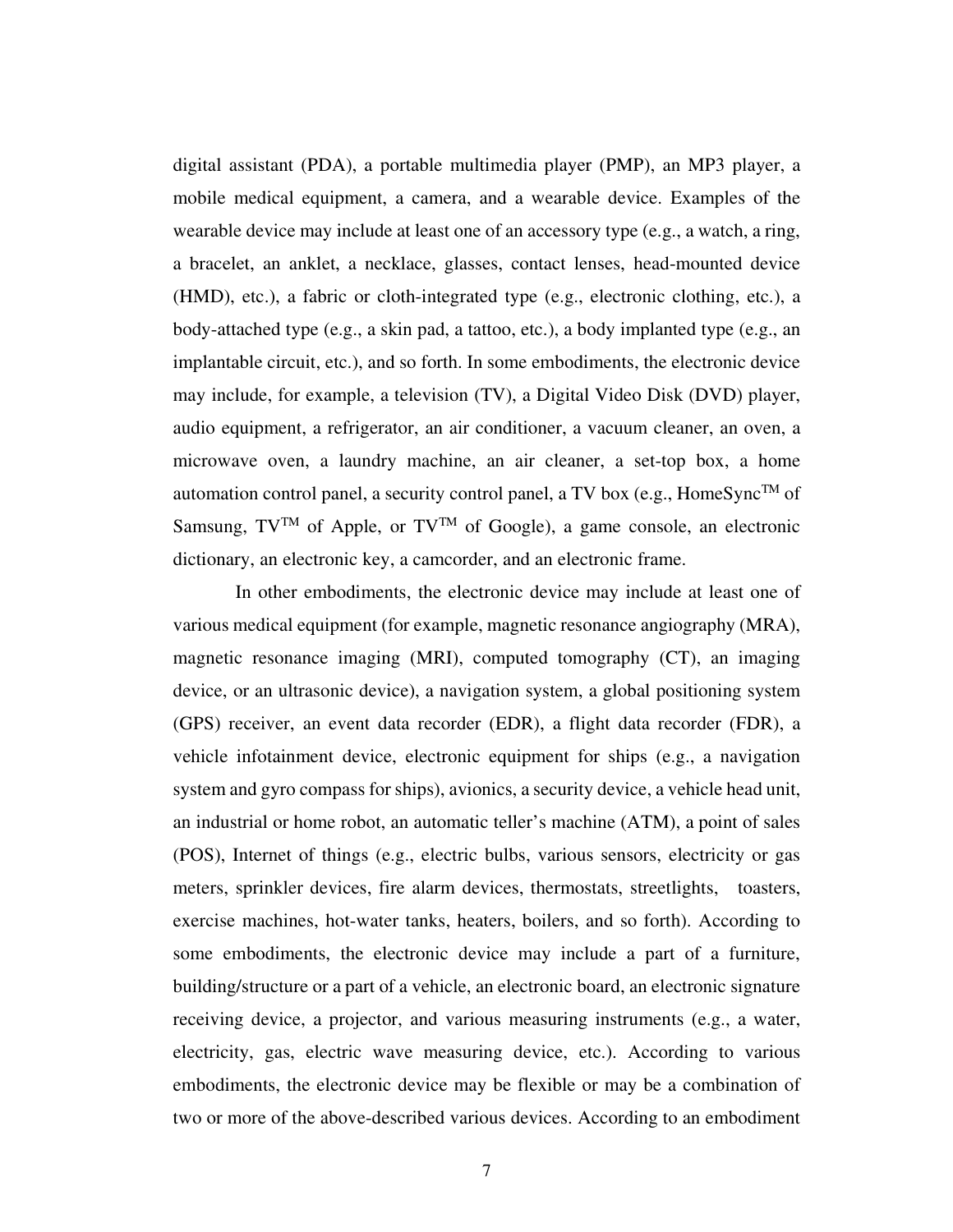of the disclosure, the electronic devices are not limited to those described above. Herein, the term "user" used in various embodiments of the present disclosure may refer to a person who uses the electronic device or a device using the electronic device.

 Referring to FIG. 1, an electronic device 101 in a network environment 100 according to various embodiments of the present disclosure is disclosed. The electronic device 101 may include a bus 110, a processor 120, a memory 130, an input/output (I/O) interface 150, a display 160, and a communication interface 170. According to some embodiments, the electronic device 101 may omit at least one of the foregoing elements or may further include other elements. The bus 110 may include a circuit for connecting, e.g., the elements 110 to 170 and delivering communication (e.g., a control message or data) between the elements 110 to 170. The processor 120 may include one or more of a central processing unit (CPU), an application processor (AP), and a communication processor (CP). The processor 120 performs operations or data processing for control and/or communication of, for example, at least one other elements of the electronic device 101.

 The memory 130 may include a volatile and/or nonvolatile memory. The memory 130 may store, for example, instructions or data associated with at least one other elements of the electronic device 101. According to an embodiment of the present disclosure, the memory 130 may store software and/or a program 140. The program 140 may include at least one of, for example, a kernel 141, middleware 143, an application programming interface (API) 145, and/or an application program (or "application") 147, and the like. At least some of the kernel 141, the middleware 143, and the API 145 may be referred to as an operating system (OS). The kernel 141 may control or manage, for example, system resources (e.g., the bus 110, the processor 120, the memory 130, etc.) used to execute operations or functions implemented in other programs (e.g., the middleware 143, the API 145, or the application program 147). The kernel 141 provides an interface through which the middleware 143, the API 145, or the application program 147 accesses separate components of the electronic device 101 to control or manage the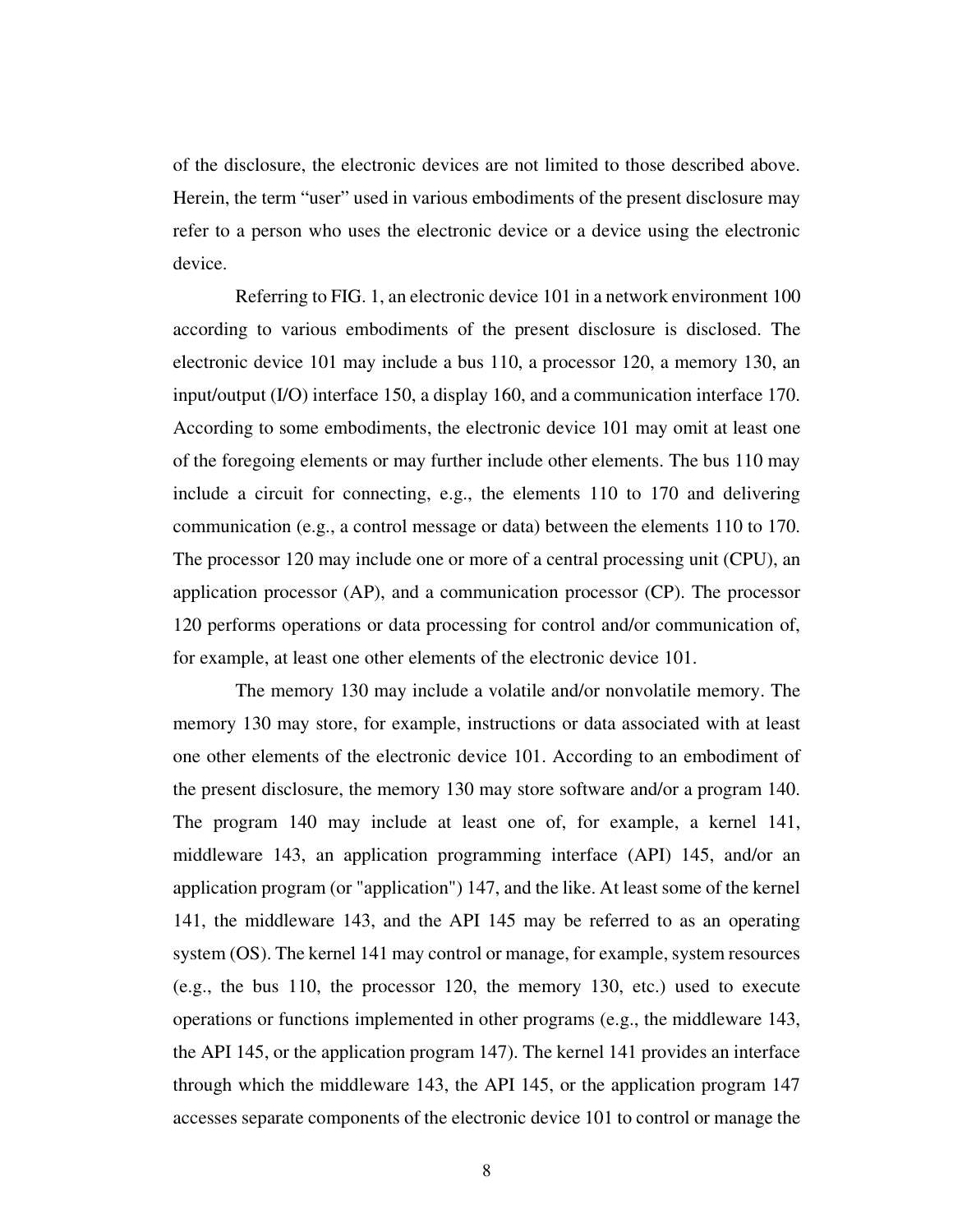system resources.

 The middleware 143 may work as an intermediary for allowing, for example, the API 145 or the application program 147 to exchange data in communication with the kernel 141. In addition, the middleware 143 may process one or more task requests received from the application program 147 based on priorities. For example, the middleware 143 may give a priority for using a system resource (e.g., the bus 110, the processor 120, the memory 130, etc.) of the electronic device 101 to at least one of the application programs 147, and may process the one or more task requests. The API 145 is an interface used for the application 147 to control a function provided by the kernel 141 or the middleware 143, and may include, for example, at least one interface or function (e.g., an instruction) for file control, window control, image processing or character control. The I/O interface 150 may deliver, for example, an instruction or data input from a user or another external device to other component(s) of the electronic device 101, or output an instruction or data received from other component(s) of the electronic device 101 to a user or another external device.

 The display 160 may include, for example, a liquid crystal display (LCD), a light emitting diode (LED) display, an organic light emitting diode (OLED) display, a microelectromechanical system (MEMS) display, or an electronic paper display. The display 160 may, for example, display various contents (e.g., a text, an image, video, an icon, and/or a symbol, etc.) to users. The display 160 may include a touch screen, and receives a touch, a gesture, proximity, or a hovering input, for example, by using an electronic pen or a part of a body of a user. The communication interface 170 establishes communication between the electronic device 101 and an external device (e.g., a first external electronic device 102, a second external electronic device 104, or a server 106). For example, the communication interface 170 may be connected to a network 162 through wireless communication 164 or wired communication to communicate with an external device (e.g., the second external electronic device 104 or the server 106).

The wireless communication may include cellular communication using at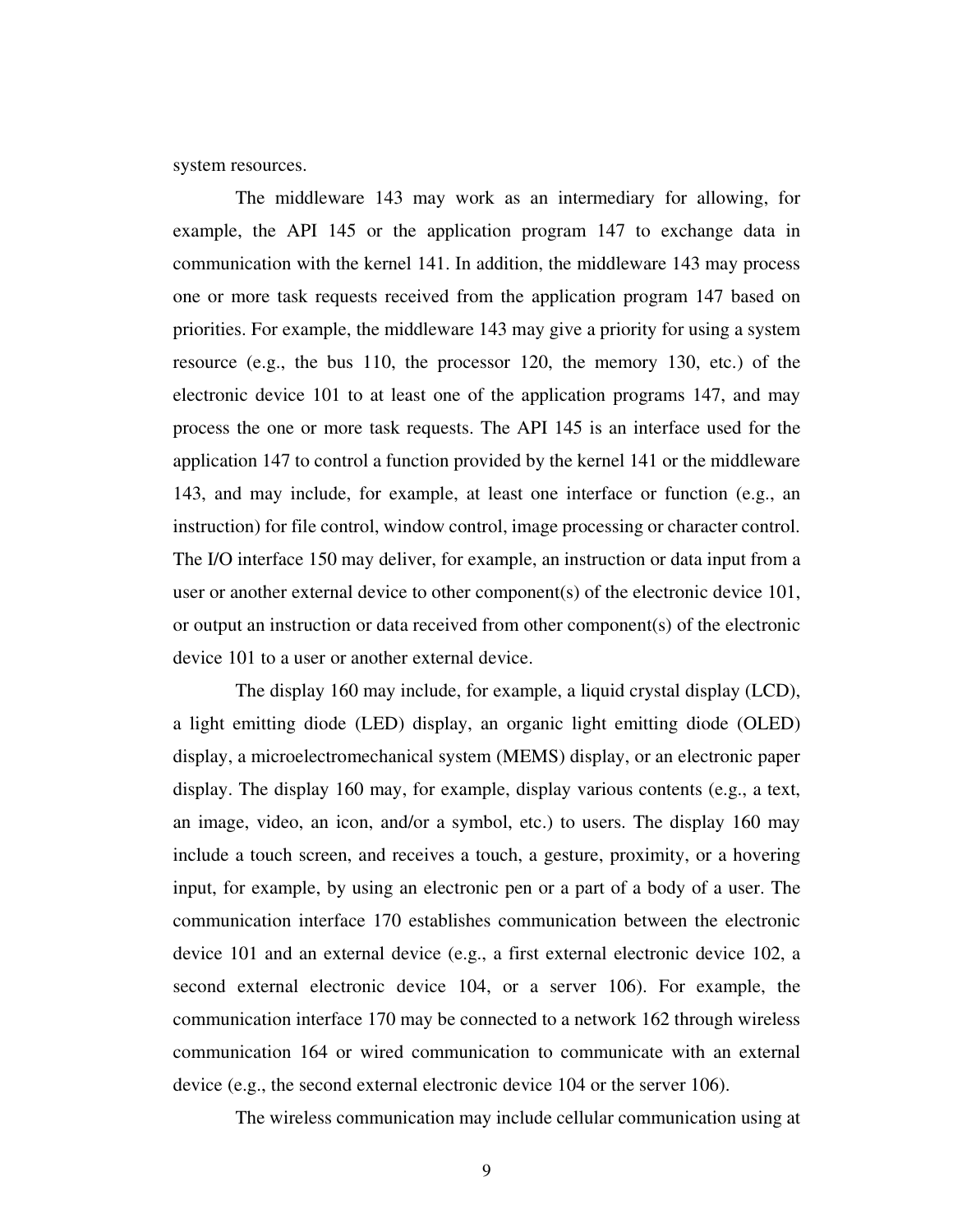least one of Long Term Evolution (LTE), LTE-Advanced (LTE-A), Code Division Multiple Access (CDMA), Wideband CDMA (WCDMA), a Universal Mobile Telecommunication System (UMTS), Wireless Broadband (WiBro), or Global System for Mobile Communications (GSM)). According to an embodiment, the wireless communication may include at least one of Wireless Fidelity (WiFi), Bluetooth, Bluetooth Low Energy (BLE), Zigbee, near field communication (NFC), magnetic secure transmission (MST), radio frequency (RF), and a body area network (BAN). According to an embodiment, the wireless communication may include GNSS. The GNSS may include, for example, at least one of a global positioning system (GPS), a global navigation satellite system (Glonass), a Beidou navigation satellite system ("Beidou"), and Galileo, the European global satellitebased navigation system. Hereinbelow, "GPS" may be used interchangeably with "GNSS". The wired communication may include, for example, at least one of USB, HDMI, RS-232, power line communication, and POTS. The network 162 may include a telecommunications network, for example, at least one of a computer network (e.g., a local area network (LAN) or a wide area network (WAN)), Internet, and a telephone network.

 Each of the first external electronic device 102 and the second external electronic device 104 may be a device of the same type as or a different type than the electronic device 101. According to various embodiments of the present disclosure, some or all of operations performed by the electronic device 101 may be performed in another electronic device or a plurality of electronic devices (e.g., the electronic device 102 or 104, or the server 106). According to an embodiment of the present disclosure, when the electronic device 101 has to perform a function or a service automatically or at a request, the electronic device 101 may request another device (e.g., the electronic devices 102 or 104 or the server 106) to perform at least some functions associated with the function or the service instead of or in addition to executing the function or the service. The another electronic device (e.g., the electronic device 102 or 104 or the server 106) may execute the requested function or additional function and deliver the execution result to the electronic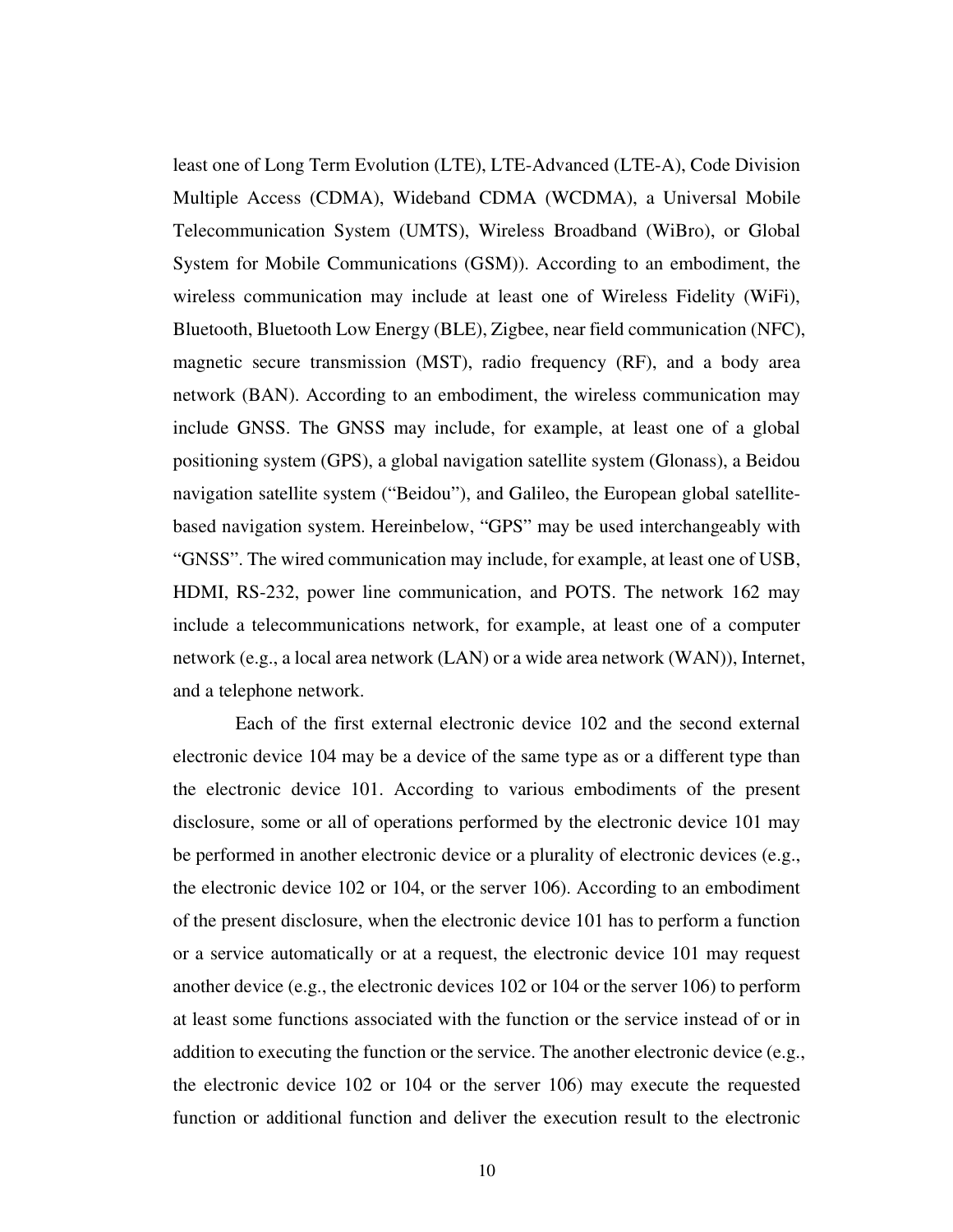device 101. The electronic device 101 may then process or further process the received result to provide the requested function or service. To that end, a cloud computing, distributed computing, or client-server computing technology may be used, for example.

 FIG. 2 is a block diagram of an electronic device 201 according to various embodiments of the present disclosure. The electronic device 201 may form the entire electronic device 101 illustrated in FIG. 1 or a part of the electronic device 101 illustrated in FIG. 1. The electronic device 201 may include one or more processors (e.g., application processors (APs)) 210, a communication module 220, a subscriber identification module (SIM) 224, a memory 230, a sensor module 240, an input device 250, a display 260, an interface 270, an audio module 280, a camera module 291, a power management module 295, a battery 296, an indicator 297, and a motor 298. The processor 210 controls multiple hardware or software components connected to the processor 210 by driving an Operating System (OS) or an application program, and performs processing and operations with respect to various data. The processor 210 may be implemented with, for example, a system on chip (SoC). According to an embodiment of the present disclosure, the server 210 may include a GPU and/or an image signal processor. The processor 210 may include at least some of the elements illustrated in FIG. 2 (e.g., the cellular module 221). The processor 210 loads an instruction or data received from at least one of other elements (e.g., a non-volatile memory) into a volatile memory to process the instruction or data, and stores result data in the non-volatile memory.

 The communication module 220 may have a configuration that is the same as or similar to the communication interface (e.g., the communication interface 170) illustrated in FIG. 1. The communication module 220 may include, for example, the cellular module 221, a WiFi module 223, a Bluetooth (BT) module 225, a GNSS module 227, a near field communication (NFC) module 228, and a radio frequency (RF) module 229. The cellular module 221 may provide, for example, a voice call, a video call, a text service, or an Internet service over a communication network. According to an embodiment, the cellular module 221 identifies and authenticates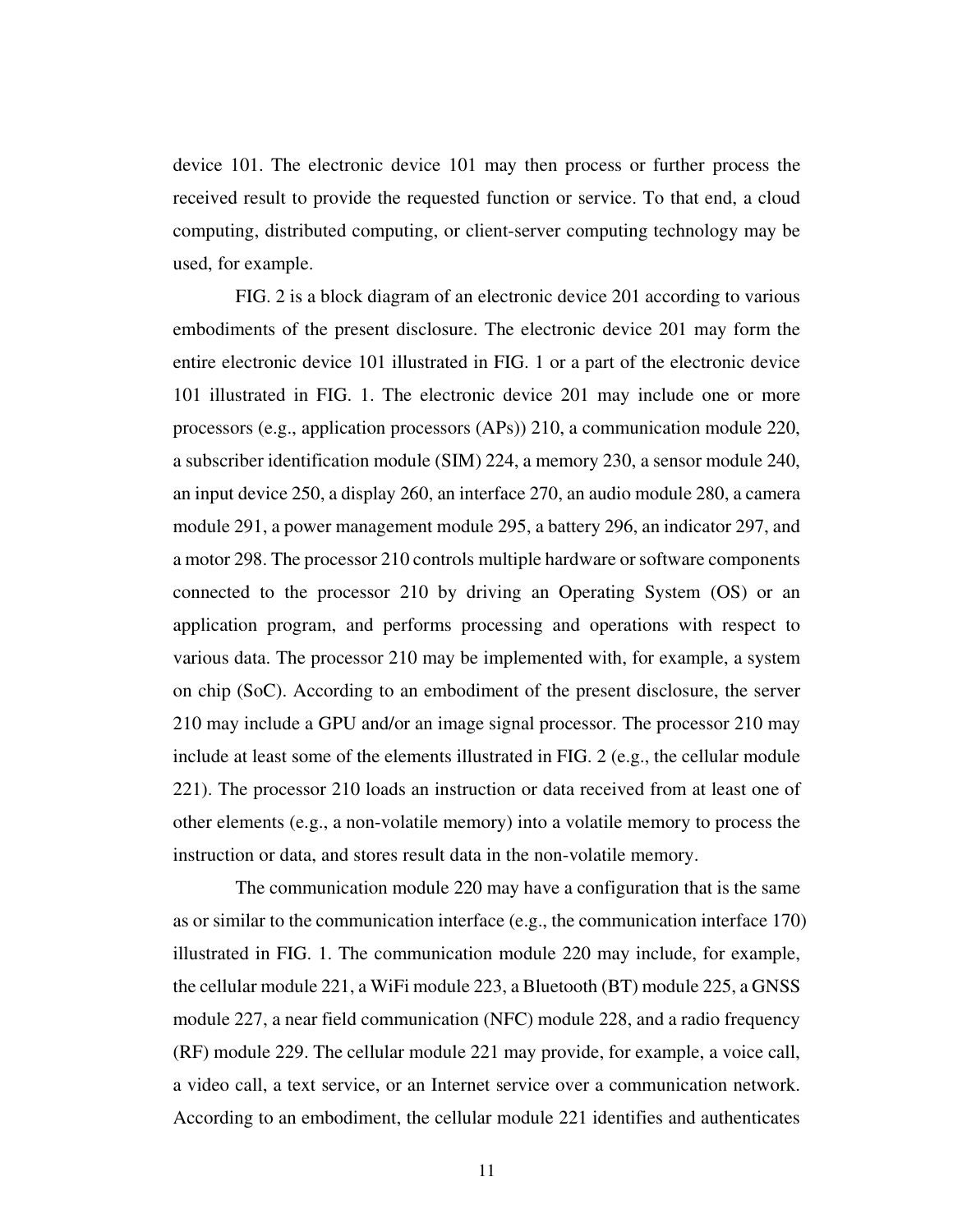the electronic device 201 in a communication network by using the SIM 224 (e.g., a SIM card). According to an embodiment, the cellular module 221 performs at least one of functions that may be provided by the processor 210. According to an embodiment, the cellular module 221 may include a communication processor (CP). According to some embodiment, at least some (e.g., two or more) of the cellular module 221, the WiFi module 223, the BT module 225, the GNSS module 227, and the NFC module 228 may be included in one integrated chip (IC) or IC package. The RF module 229 may, for example, transmit and receive a communication signal (e.g., an RF signal). The RF module 229 may include a transceiver, a power amp module (PAM), a frequency filter, a low noise amplifier (LNA), or an antenna. According to another embodiment, at least one of the cellular module 221, the WiFi module 223, the BT module 225, the GNSS module 227, and the NFC module 228 may transmit and receive an RF signal through the separate RF module. The SIM 224 may, for example, include a card including a SIM or an embedded SIM, and may include unique identification information (e.g., an integrated circuit card identifier (ICCID) or subscriber information (e.g., an international mobile subscriber identity (IMSI)).

 The memory 230 (e.g., the memory 130) may, for example, include an internal memory 232 and/or an external memory 234. The internal memory 232 may, for example, include at least one of a volatile memory (e.g., dynamic randomaccess memory (DRAM), static RAM (SRAM), synchronous dynamic RAM (SDRAM), etc.), and a non-volatile memory (e.g., one time programmable read only memory (OTPROM), programmable ROM (PROM), erasable and programmable ROM (EPROM), electrically erasable and programmable ROM (EEPROM), etc.), mask ROM, flash ROM, a flash memory, and a solid-state drive (SSD). The external memory 234 may further include flash drive, for example, compact flash (CF), secure digital (SD), micro-SD, mini-SD, extreme Digital (xD), a multi-media card (MMC), or a memory stick. The external memory 234 may be functionally or physically connected with the electronic device 201 through various interfaces.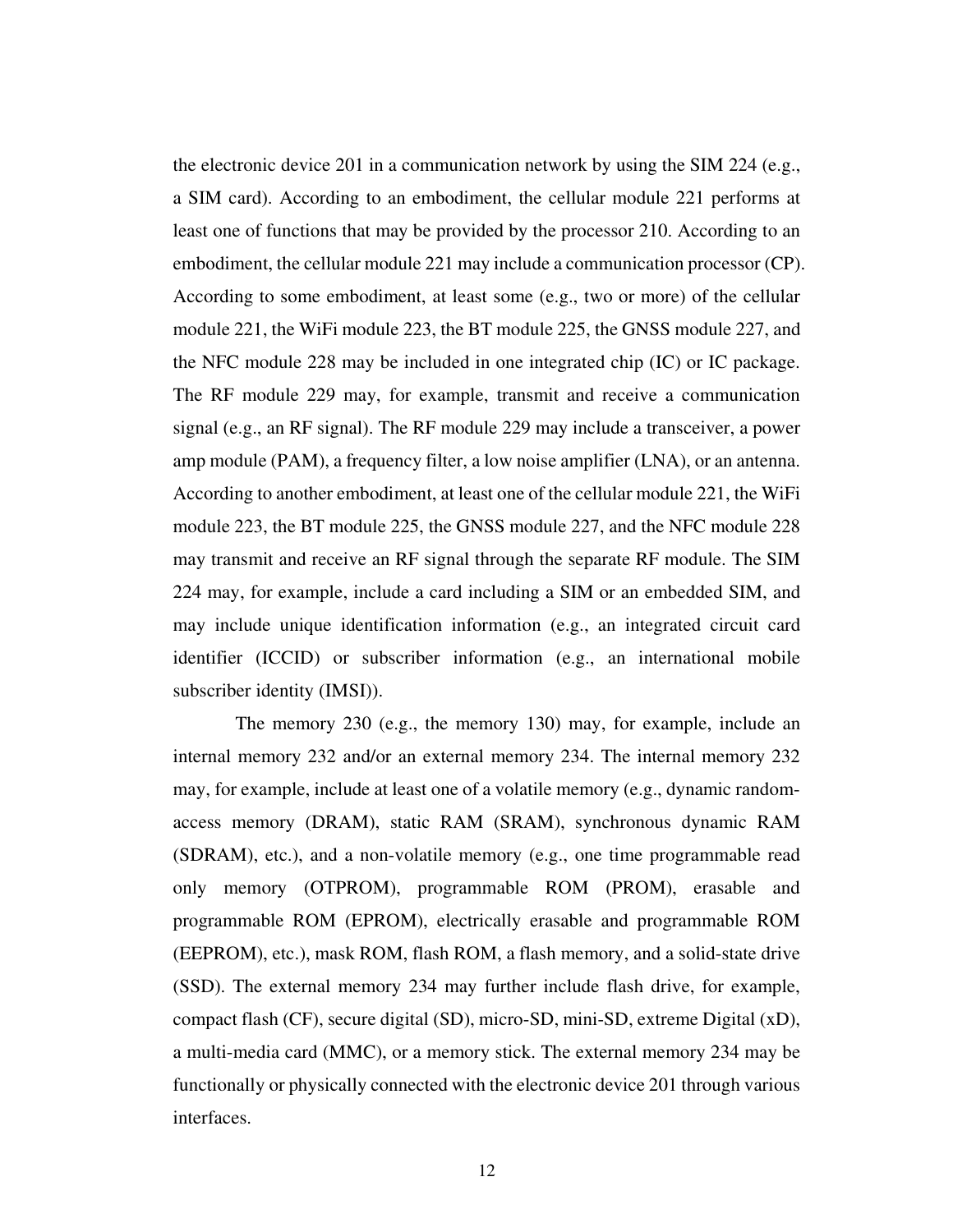The sensor module 240 measures physical quantity or senses an operation state of the electronic device 201 to convert the measured or sensed information into an electric signal. The sensor module 240 may, for example, include at least one of a gesture sensor 240A, a gyro sensor 240B, a pressure sensor 240C, a magnetic sensor 240D, an acceleration sensor 240E, a grip sensor 240F, a proximity sensor 240G, a color sensor 240H (e.g., RGB sensor), a biometric sensor 240I, a temperature/humidity sensor 240J, an illumination sensor 240K, and a ultraviolet (UV) sensor 240M. Additionally or alternatively, the sensor module 240 may include an E-nose sensor (not shown), an electromyography (EMG) sensor (not shown), an electroencephalogram (EEG) sensor (not shown), an electrocardiogram (ECG) sensor (not shown), an infrared (IR) sensor, an iris sensor, and/or a fingerprint sensor. The sensor module 240 may further include a control circuit for controlling at least one sensor included therein. In some embodiment, the electronic device 201 may further include a processor configured to control the sensor module 240 as part of or separately from the processor 210, to control the sensor module 240 during a sleep state of the processor 210.

 The input device 250 may include, for example, a touch panel 252, a (digital) pen sensor 254, a key 256, or an ultrasonic input device 258. The touch panel 252 may use at least one of a capacitive type, a resistive type, an IR type, or an ultrasonic type. The touch panel 252 may further include a control circuit. The touch panel 252 may further include a tactile layer to provide tactile reaction to the user. The (digital) pen sensor 254 may include a recognition sheet which is a part of the touch panel 252 or a separate recognition sheet. The key 256 may also include a physical button, an optical key, or a keypad. The ultrasonic input device 258 senses ultrasonic waves generated by an input means through a microphone (e.g., the microphone 288) and checks data corresponding to the sensed ultrasonic waves.

 The display 260 (e.g., the display 160) may include a panel 262, a hologram device 264, a projector 266, and/or a control circuit for controlling them. The panel 262 may be implemented to be flexible, transparent, or wearable. The panel 262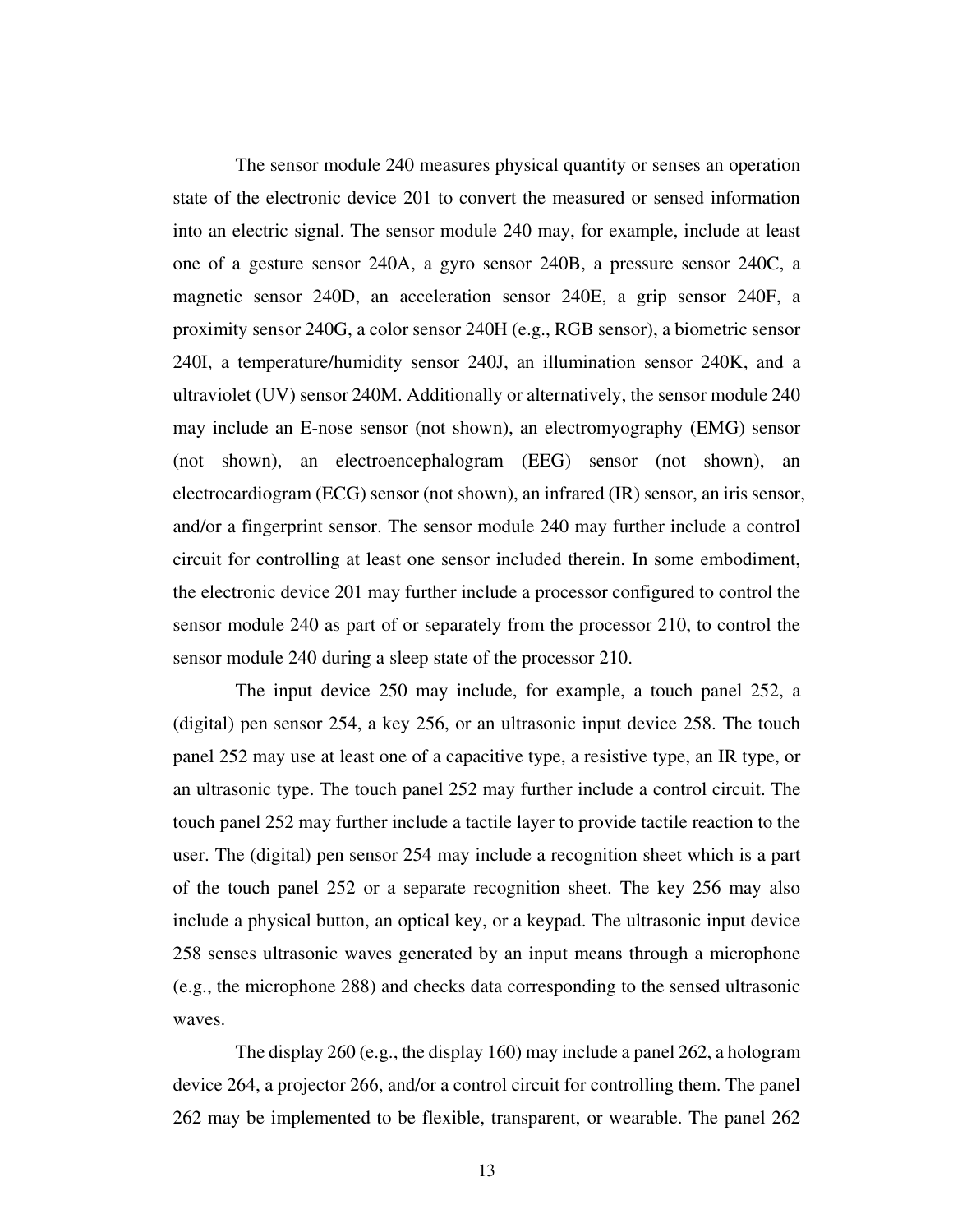may be configured with the touch panel 252 in one module. According to an embodiment, the panel 262 may include a pressure sensor (or a "force sensor", interchangeably used hereinafter) capable of measuring a strength of a pressure by a user's touch. The pressure sensor may be implemented integrally with the touch panel 252 or may be implemented as one or more sensors separate from the touch panel 252. The hologram device 264 shows a stereoscopic image in the air by using interference of light. The projector 266 displays an image onto a screen through projection of light. The screen may be positioned inside or outside the electronic device 201. According to an embodiment, the interface 270 may include a highdefinition multimedia interface (HDMI) 272, a universal serial bus (USB) 274, an optical communication 276, or a D-subminiature 278. The interface 270 may be included in the communication interface 170 illustrated in FIG. 1. Additionally, or alternatively, the interface 270 may include, for example, an MHL interface, an SD card/MMC interface, or an IrDA interface.

 The audio module 280 bi-directionally converts sound and an electric signal. At least one element of the audio module 280 may be included in the input/output interface 145 illustrated in FIG. 1. The audio module 280 processes sound information input or output through the speaker 282, the receiver 284, the earphone 286, or the microphone 288. The camera module 291 is, for example, a device capable of capturing a still image or a moving image, and according to an embodiment, may include one or more image sensors (e.g., a front sensor or a rear sensor), a lens, an image signal processor (ISP), or a flash (e.g., an LED, a xenon lamp, etc.). The power management module 295 manages power of the electronic device 201. According to an embodiment, the power management module 295 may include a power management integrated circuit (PMIC), a charger IC, or a battery fuel gauge. The PMIC may have a wired and/or wireless charging scheme. The wireless charging scheme includes a magnetic-resonance type, a magnetic induction type, and an electromagnetic type, and may further include an additional circuit for wireless charging, for example, a coil loop, a resonance circuit, or a rectifier. The battery gauge measures the remaining capacity of the battery 296 or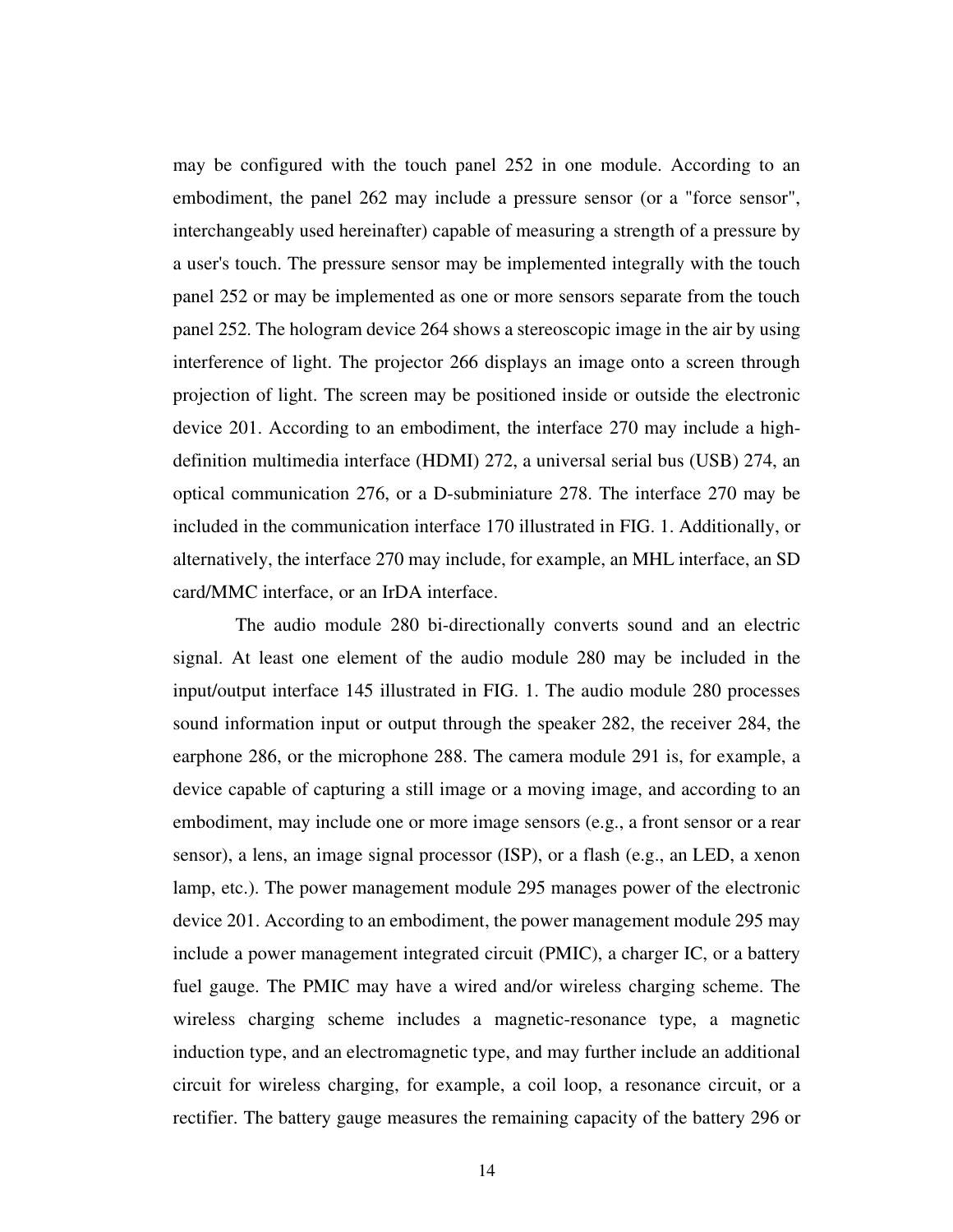the voltage, current, or temperature of the battery 296 during charging. The battery 296 may include, for example, a rechargeable battery and/or a solar battery.

 The indicator 297 displays a particular state, for example, a booting state, a message state, or a charging state, of the electronic device 201 or a part thereof (e.g., the processor 210). The motor 298 converts an electric signal into mechanical vibration or generates vibration or a haptic effect. The electronic device 201 may include a device for supporting the mobile TV (e.g., a GPU) to process media data according to a standard such as digital multimedia broadcasting (DMB), digital video broadcasting (DVB), or mediaFlo<sup>TM</sup>. Each of the foregoing elements described herein may be configured with one or more components, names of which may vary with a type of the electronic device. In various embodiments, some components of the electronic device (e.g., the electronic device 201) may be omitted or may further include other elements, and some of the components may be coupled to form one entity and identically perform functions of the components before being coupled.

 FIG. 3 is a block diagram of a programming module according to various embodiments. According to an embodiment, a programming module 310 (e.g., the program 140) may include an OS for controlling resources associated with an electronic device (e.g., the electronic device 101) and/or various applications (e.g., the application program 147) executed on the OS. The OS may include Android<sup>TM</sup>, iOS<sup>TM</sup>, Windows<sup>TM</sup>, Symbian<sup>TM</sup>, Tizen<sup>TM</sup>, or Bada<sup>TM</sup> Referring to FIG. 3, the programming module 310 may include a kernel 320 (e.g., the kernel 141), middleware 330 (e.g., the middleware 143), an application programming interface (API) 360 (e.g., the API 145), and/or an application 370 (e.g., the application program 147). At least a part of the programming module 310 may be preloaded on an electronic device or may be downloaded from an external device (e.g., the vehicle device 102, the electronic device 104, or the server 106).

 The kernel 320 may include a system resource manager 321 and/or a device driver 323. The system resource manager 321 may perform control, allocation, retrieval of system resources, and so forth. According to an embodiment, the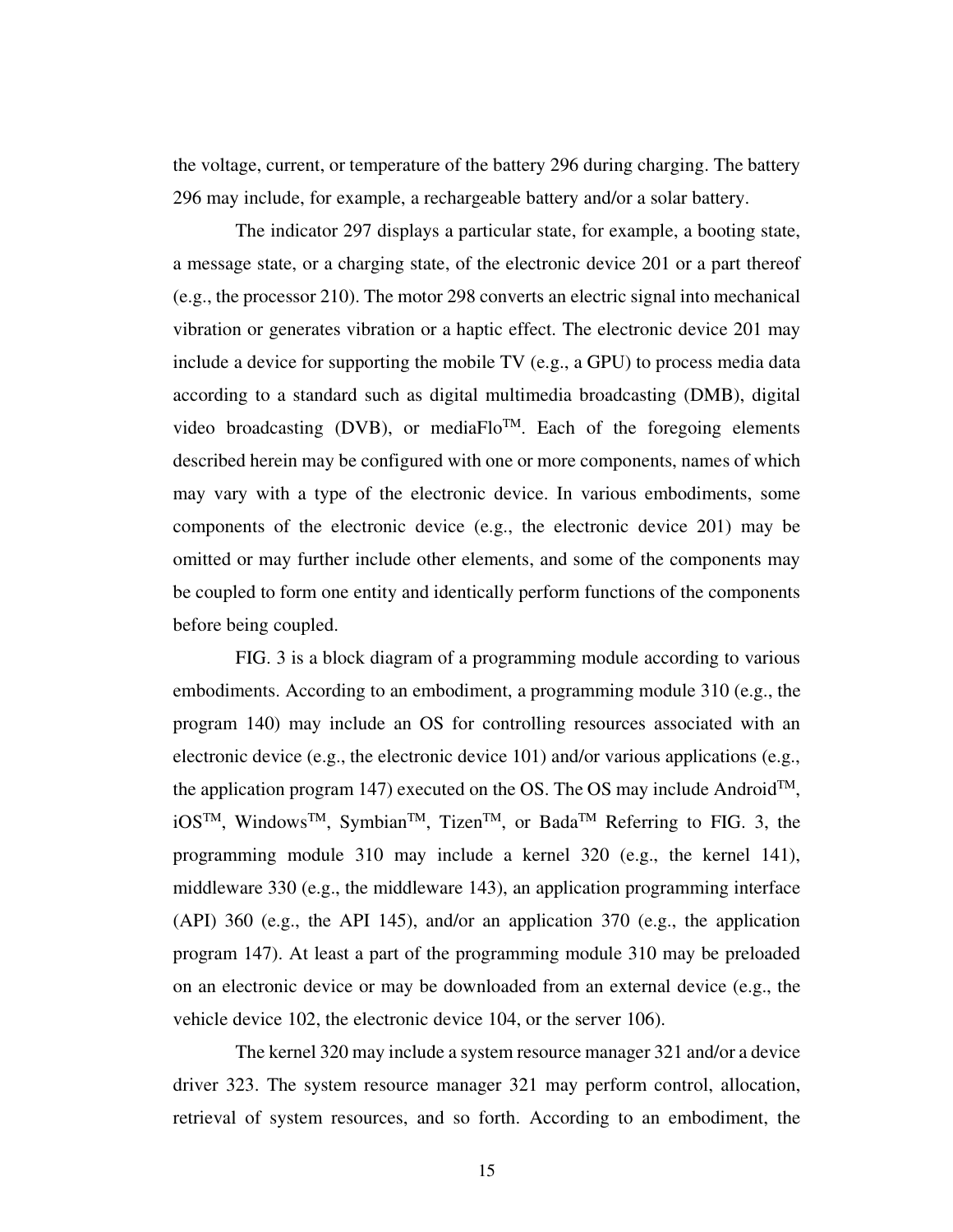system resource manager 321 may include a process management unit, a memory management unit, or a file system management unit. The device driver 323 may include, for example, a display driver, a camera driver, a Bluetooth driver, a shared memory driver, a USB driver, a keypad driver, a WiFi driver, an audio driver, or an inter-process communication (IPC) driver. The middleware 330 may include provide functions that the application 370 commonly requires or provide various functions to the application 370 through the API 360 to allow the application 370 to use a limited system resource in an electronic device. According to an embodiment, the middleware 330 may include at least one of a runtime library 335, an application manager 341, a window manager 342, a multimedia manager 343, a resource manager 344, a power manager 345, a database manager 346, a package manager 347, a connectivity manager 348, a notification manager 349, a location manager 350, a graphic manager 351, and a security manager 352.

 The runtime library 335 may include a library module that a compiler uses to add a new function through a programming language while the application 370 is executed. The runtime library 335 performs input/output management, memory management, or calculation function processing. The application manager 341 manages a life cycle of the applications 370. The window manager 342 manages a GUI resource used in a screen. The multimedia manager 343 recognizes a format necessary for playing media files and performs encoding or decoding on a media file by using a codec appropriate for a corresponding format. The resource manager 344 manages a source code or a memory space of the applications 370. The power manager 345 manages a battery or power and provides power information necessary for an operation of the electronic device. According to an embodiment, the power manager 345 may operate with basic input/output system (BIOS). The database manager 346 generates, searches or changes a database used for at least one application among the applications 370. The package manager 347 manages the installation or update of an application distributed in a package file format.

 The connectivity manager 348 manages a wireless connection. The notification manager 349 provides an event, e.g., an arriving message, an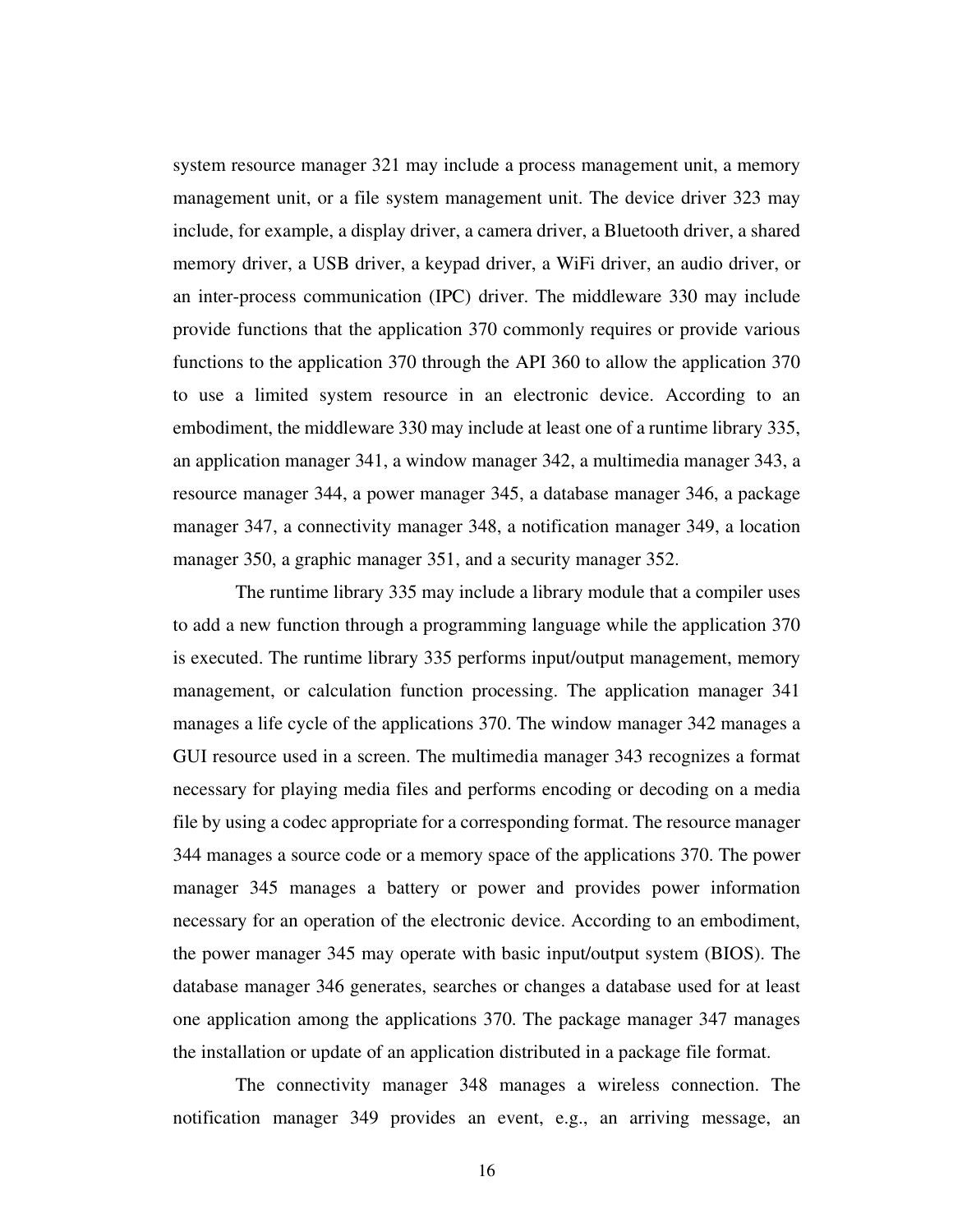appointment, proximity notification, etc. The location manager 350 manages location information of an electronic device. The graphic manager 351 manages, for example, a graphic effect to be provided to a user or a user interface relating thereto. The security manager 352 provides, for example, system security or user authentication. According to an embodiment, the middleware 330 may further include a telephony manager for managing a voice or video call function of the electronic device or a middleware module forming a combination of functions of the above-described components. According to an embodiment, the middleware 330 provides a module specified for each type of an OS. Additionally, the middleware 330 may delete some of existing elements or add new elements dynamically. The API 360 may be provided as a set of API programming functions with a different configuration according to the OS. In the case of Android or iOS, for example, one API set may be provided by each platform, and in the case of Tizen, two or more API sets may be provided.

 The application 370 may include one or more applications capable of providing a function, for example, a home application 371, a dialer application 372, a short messaging service/multimedia messaging service (SMS/MMS) application 373, an instant message (IM) application 374, a browser application 375, a camera application 376, an alarm application 377, a contact application 378, a voice dial application 379, an e-mail application 380, a calendar application 381, a media player application 382, an album application 383, a clock application 384, a health care application (e.g., an application for measuring an exercise amount, a blood sugar, etc.), or an environment information providing application (e.g., an application for providing air pressure, humidity, or temperature information or the like). According to an embodiment, the application 370 may include an information exchange application supporting information exchange between the electronic device and an external electronic device. The information exchange application may include, for example, a notification relay application for transferring specific information to the external electronic device or a device management application for managing the external electronic device. For example, the notification relay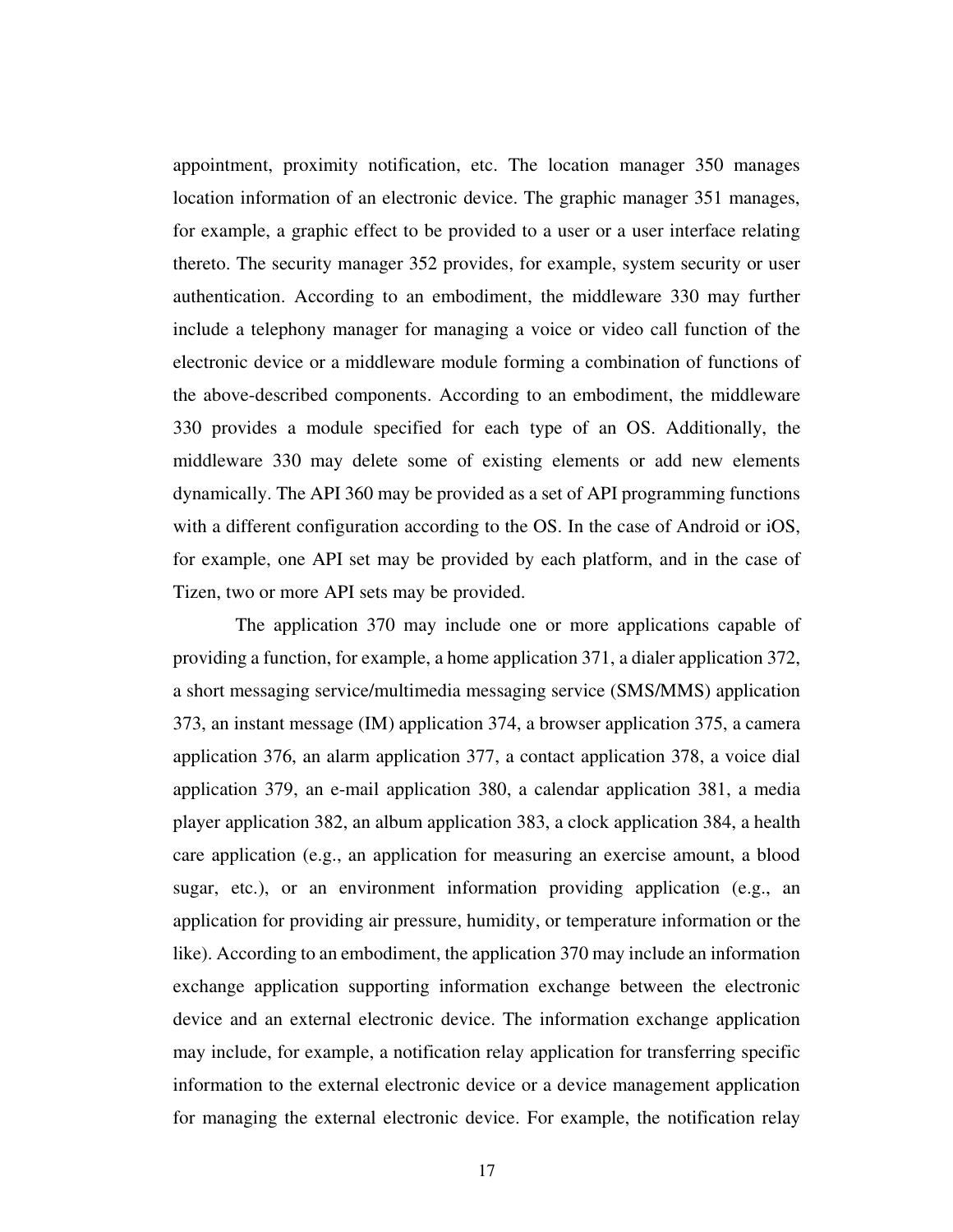application may deliver notification information generated in another application of the electronic device to an external electronic device or may receive notification information from the external electronic device and provide the notification information to the user. The device management application may manage (e.g., install, remove, or update) a function (e.g., turn on/turn off of an external electronic device itself (or a part thereof) or control of brightness (or resolution) of a display) of an external device communicating with the electronic device, a service provided by an application operating in an external electronic device or provided by the external electronic device (e.g., a call service or a message service). According to an embodiment, the application 370 may include an application (e.g., device health care application of mobile medical equipment) designated according to an attribute of the external electronic device. According to an embodiment, the application 370 may include an application received from the external electronic device. The at least a part of the programming module 310 may be implemented (e.g., executed) by software, firmware, hardware (e.g., the processor 210), or a combination of two or more of them, and may include, for example, modules, programs, routines, sets of instructions, or processes for performing one or more functions.

 A term "module" used herein may mean, for example, a unit including one of or a combination of two or more of hardware, software, and firmware, and may be used interchangeably with terms such as logic, a logic block, a part, or a circuit. The "module" may be a part configured integrally, a minimum unit or a portion thereof performing one or more functions. The "module" may be implemented mechanically or electronically, and may include an application-specific integrated circuit (ASIC) chip, field-programmable gate arrays (FPGAs), and a programmable-logic device performing certain operations already known or to be developed. At least a part of an apparatus (e.g., modules or functions thereof) or a method (e.g., operations) according to various embodiments may be implemented with an instruction stored in a computer-readable storage medium (e.g., the memory 130) in the form of a programming module. When the instructions are executed by a processor (for example, the processor 120), the processor may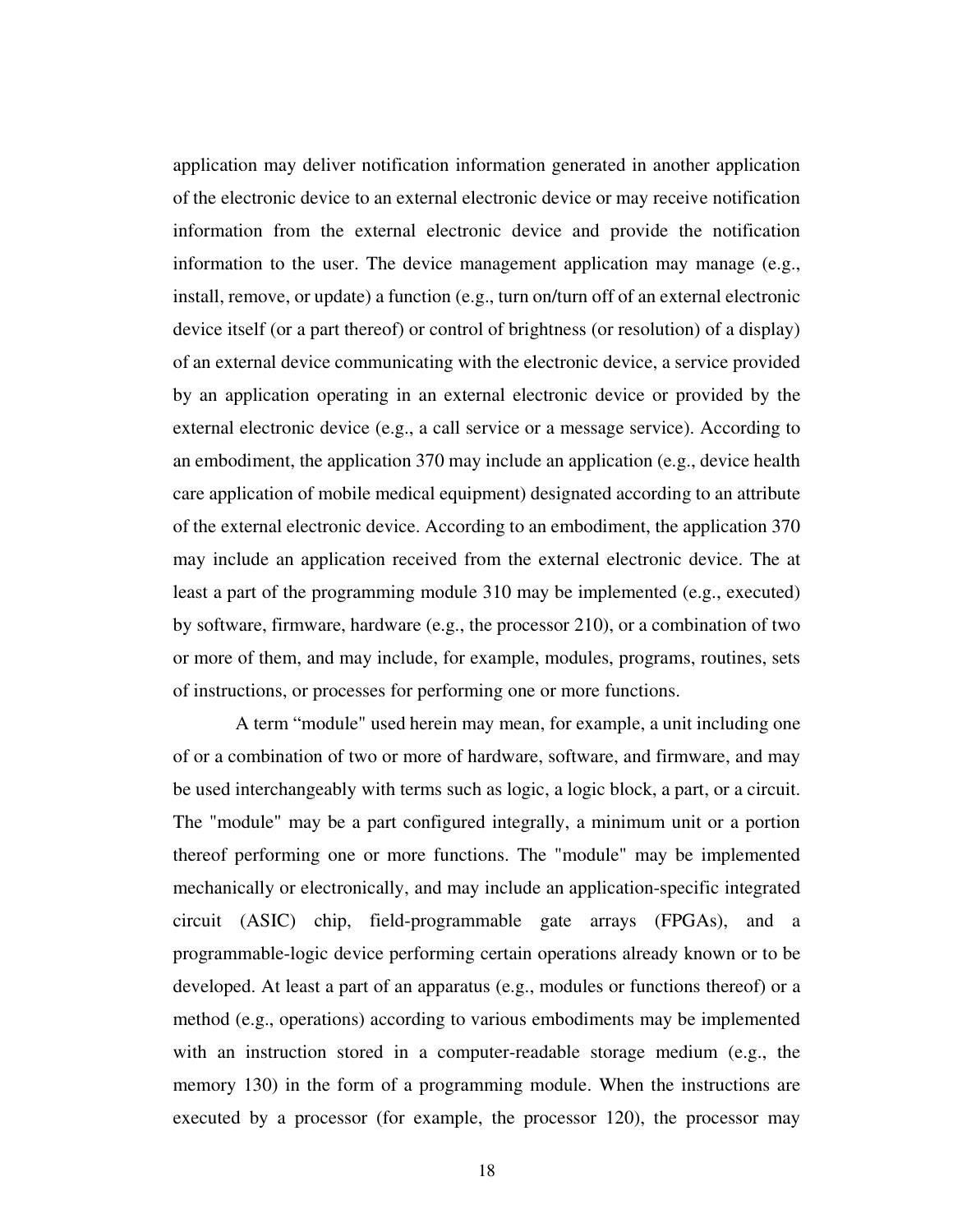perform functions corresponding to the instructions. The computer-readable recording medium includes hard disk, floppy disk, or magnetic media (e.g., a magnetic tape, optical media (e.g., compact disc read only memory (CD-ROM) or digital versatile disc (DVD), magneto-optical media (e.g., floptical disk), an embedded memory, and so forth. The instructions may include a code generated by a compiler or a code executable by an interpreter. Modules or programming modules according to various embodiments of the present disclosure may include one or more of the foregoing elements, have some of the foregoing elements omitted, or further include additional other elements. Operations performed by the module, the program, or another component according to various embodiments may be carried out sequentially, in parallel, repeatedly, or heuristically, or one or more of the operations may be executed in a different order or omitted, or one or more other operations may be added.

 FIG. 4 is a flowchart illustrating a method for controlling a photographing apparatus according to various embodiments of the present disclosure.

 As illustrated in FIG. 4, according to various embodiments, in operation 401, a processor (e.g., the processor 120) of a photographing apparatus (e.g., the electronic device 101) obtains a monochrome image of a first resolution including an object by using a first camera module.

 For example, the photographing apparatus 101 may include the first camera module capable of capturing a monochrome image and a second camera module capable of capturing a color image.

 The first camera module and the second camera module may be spaced apart from each other by a preset distance or more.

 The first camera module and the second camera module may be provided on the same first surface, while being spaced apart from each other by a preset distance or more.

 The first camera module and the second camera module may photograph an object outside the photographing apparatus 101. The first camera module and the second camera module may photograph an external object outside at different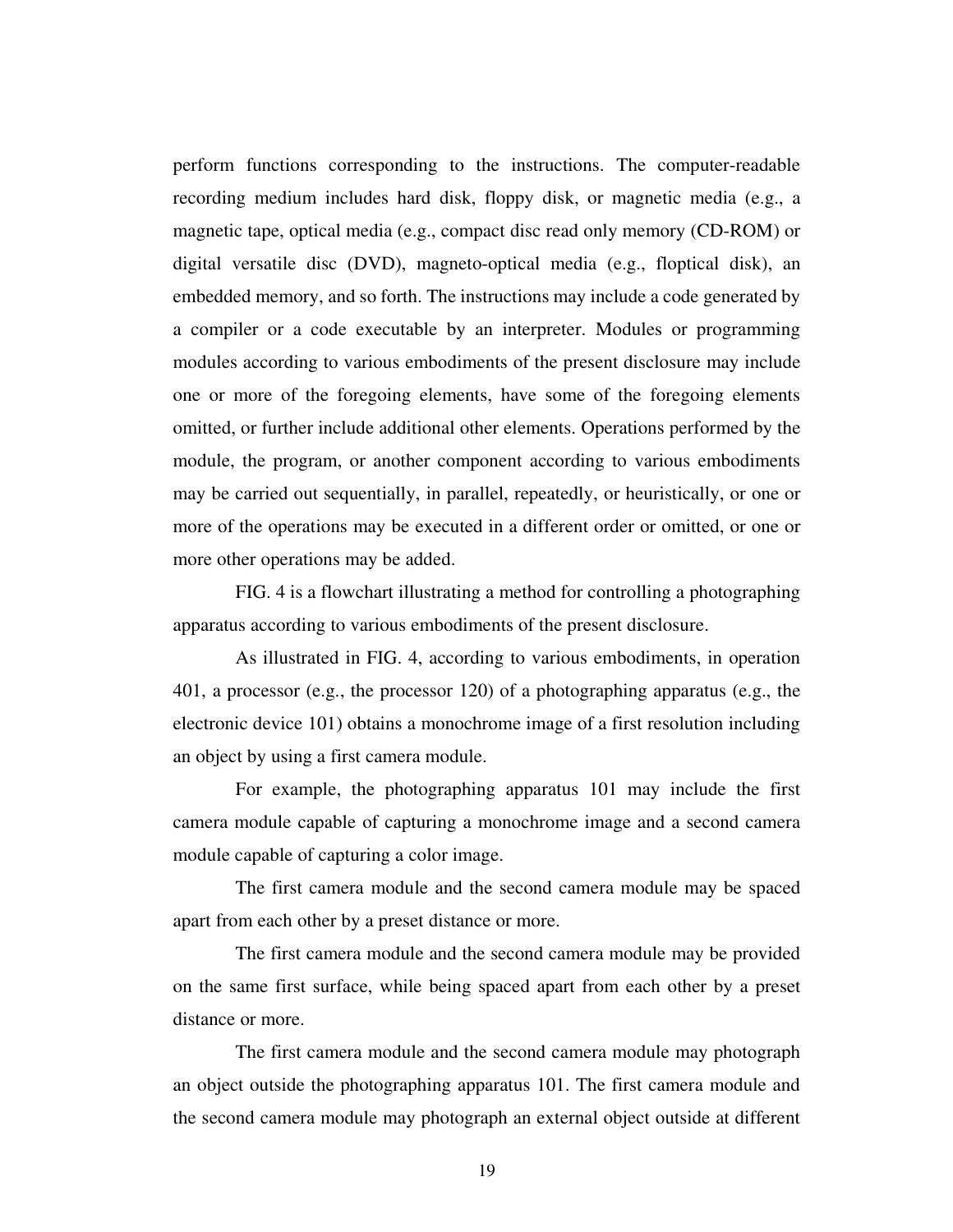viewpoints.

 For example, the first camera module may photograph the external object at a first resolution and transmit a first-resolution monochrome image including the object to the processor 120.

 For example, the second camera module may photograph the external object at a second resolution and transmit a second-resolution monochrome image including the object to the processor 120.

 For example, the first resolution, which is the resolution of the monochrome image, may be higher than the second resolution that is the resolution of the color image. The monochrome image may have a size of 20M and the color image may have a size of 4M.

 According to various embodiments, in operation 403, the processor 120 of the photographing apparatus 101 obtains a color image of the second resolution including an object by using a second camera module.

 According to various embodiments, in operation 405, the processor 120 of the photographing apparatus 101 obtains a first-resolution color image by using contour information of the object obtained from the first-resolution monochrome image and the second-resolution color image.

 For example, the processor 120 may obtain the contour information of the object from the first-resolution monochrome image.

 The processor 120 may obtain a plurality of color pixels included in a pixel region in the second-resolution color image.

 The processor 120 may generate the first-resolution color image by using the contour information extracted from the first-resolution monochrome image and the color pixels included in the second-resolution color image.

 According to various embodiments, the processor 120 determines color values of respective pixels of the first-resolution color image by using the extracted contour and color values of respective pixels of the second-resolution color image.

 According to various embodiments, the processor 120 generates the firstresolution color image by using the determined color values and the first-resolution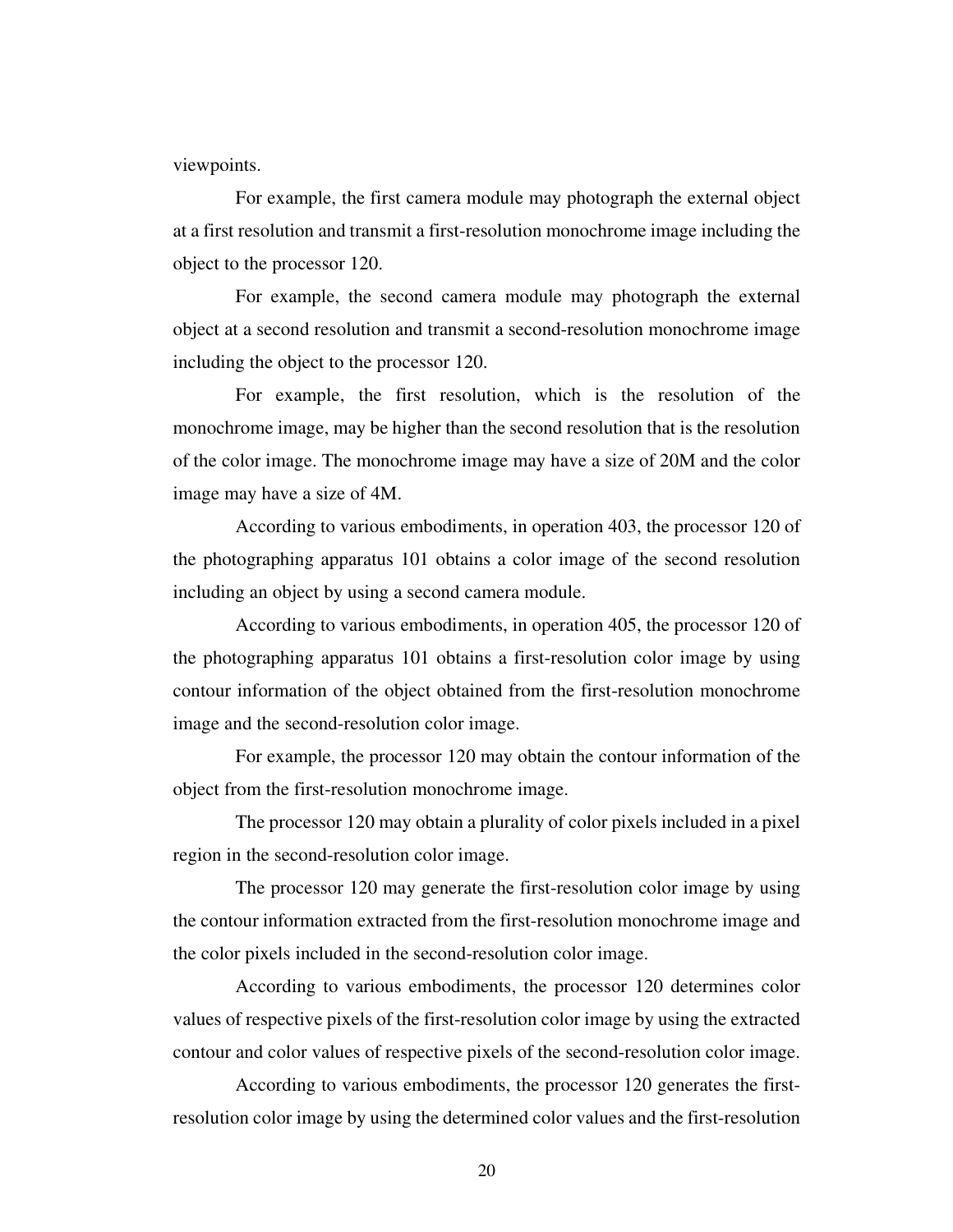monochrome image.

 FIG. 5 is a flowchart illustrating a method for obtaining a color image by a photographing device according to various embodiments of the present disclosure.

 As illustrated in FIG. 5, according to various embodiments, in operation 501, a processor (e.g., the processor 120) obtains the monochrome image of the first resolution including an external object outside a photographing apparatus (e.g., the electronic device 101) by using the first camera module.

 According to various embodiments, in operation 502, the processor 120 obtains the color image of the second resolution including the external object by using the second camera module.

 According to various embodiments, in operation 503, the processor 120 corrects the resolution of the monochrome image or the resolution of the color image such that the resolution of the obtained monochrome image and the resolution of the obtained color image are the same as each other, and extracts a viewpoint disparity between the monochrome image and the color image in the resolution-corrected state.

 For example, the processor 120 may reduce the resolution of the obtained monochrome image to the resolution of the color image, and extract the viewpoint disparity between the color image and the monochrome image, the resolution of which is reduced to be the same as that of the color image.

 According to various embodiments, in operation 504, the processor 120 estimates an optical flow between a first pixel region of the monochrome image and a second pixel region of the color image, based on the extracted viewpoint disparity.

 For example, the processor 120 may estimate a motion vector between the first pixel region of the monochrome image and the second pixel region of the color image, based on the extracted viewpoint disparity.

 According to various embodiments, in operation 505, the processor 120 matches color pixels included in the second pixel region of the color image to corresponding positions of the first pixel region of the monochrome image, based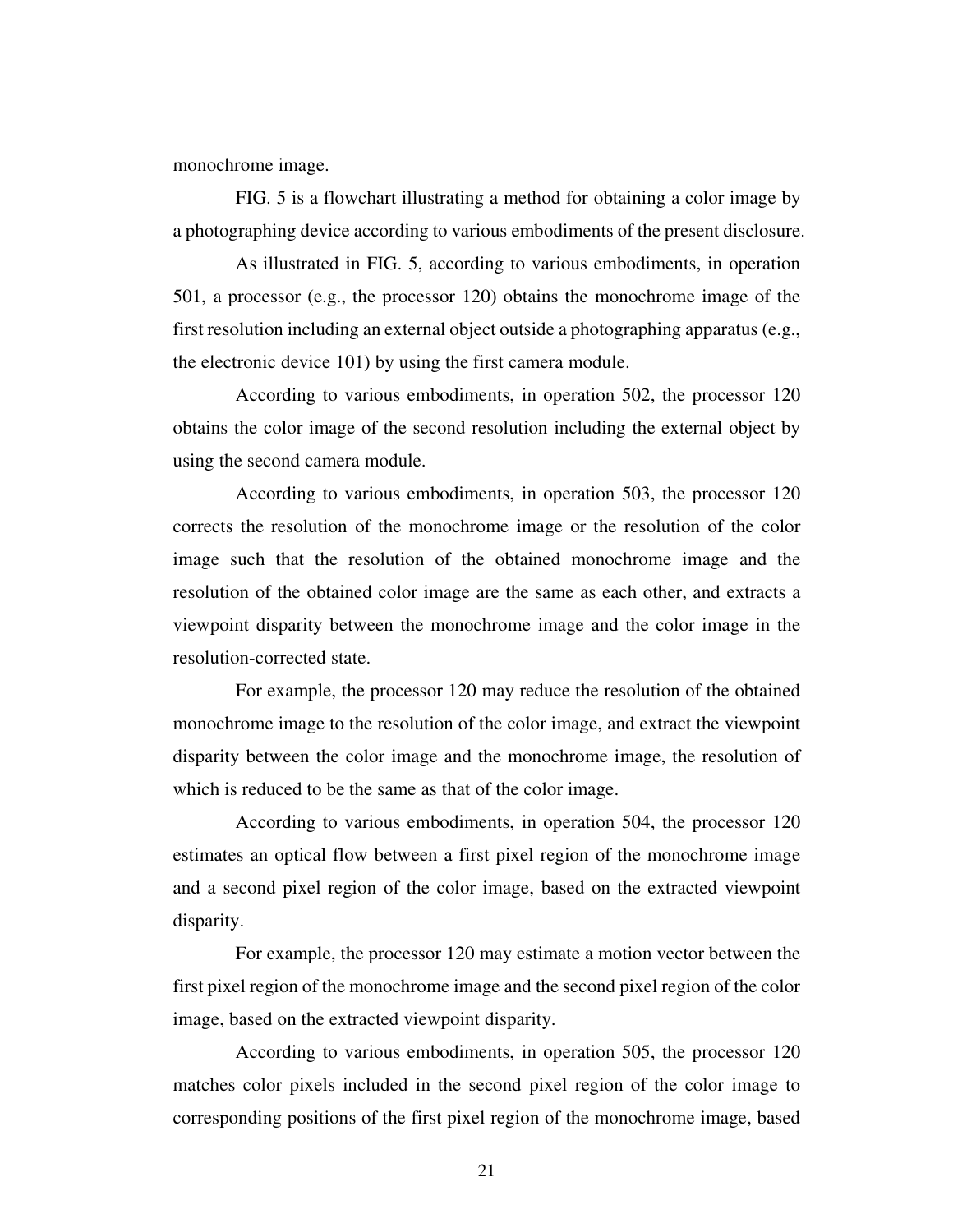on the estimated optical flow.

 For example, the processor 120 may match color values of a plurality of pixels included in the second pixel region of the color image to pixels at corresponding positions among pixels of the first pixel region of the monochrome image.

 According to various embodiments, in operation 506, the processor 120 corrects a resolution of the second pixel region including the matched color pixels of the color image to the first resolution of the monochrome image.

 For example, the processor 120 may up-scale the resolution of the color image such that the resolution of the color image is the same as the first resolution of the monochrome image.

 According to various embodiments, in operation 507, the processor 120 obtains the first-resolution color image based on the color pixels at the matched positions included in the second-resolution color image and the contour of the object, extracted from monochrome pixels included in the first-resolution monochrome image.

 For example, the number of color pixels at the matched positions included in the second-resolution color image may vary each time when the object is photographed like in operations 501 and 502 or when matching is performed for the color image like in operations 503, 504, and 505.

 FIG. 6 illustrates a first surface of a photographing apparatus according to various embodiments of the present disclosure.

 As illustrated in FIG. 6, according to various embodiments, a photographing apparatus 600 may include a first camera module 601 capable of capturing a monochrome image at a first resolution (e.g., 20M) and a second camera module 602 capable of capturing a color image at a second resolution (e.g., 4M) on the same first surface.

 FIG. 7 illustrates a color image generation flow according to various embodiments of the present disclosure.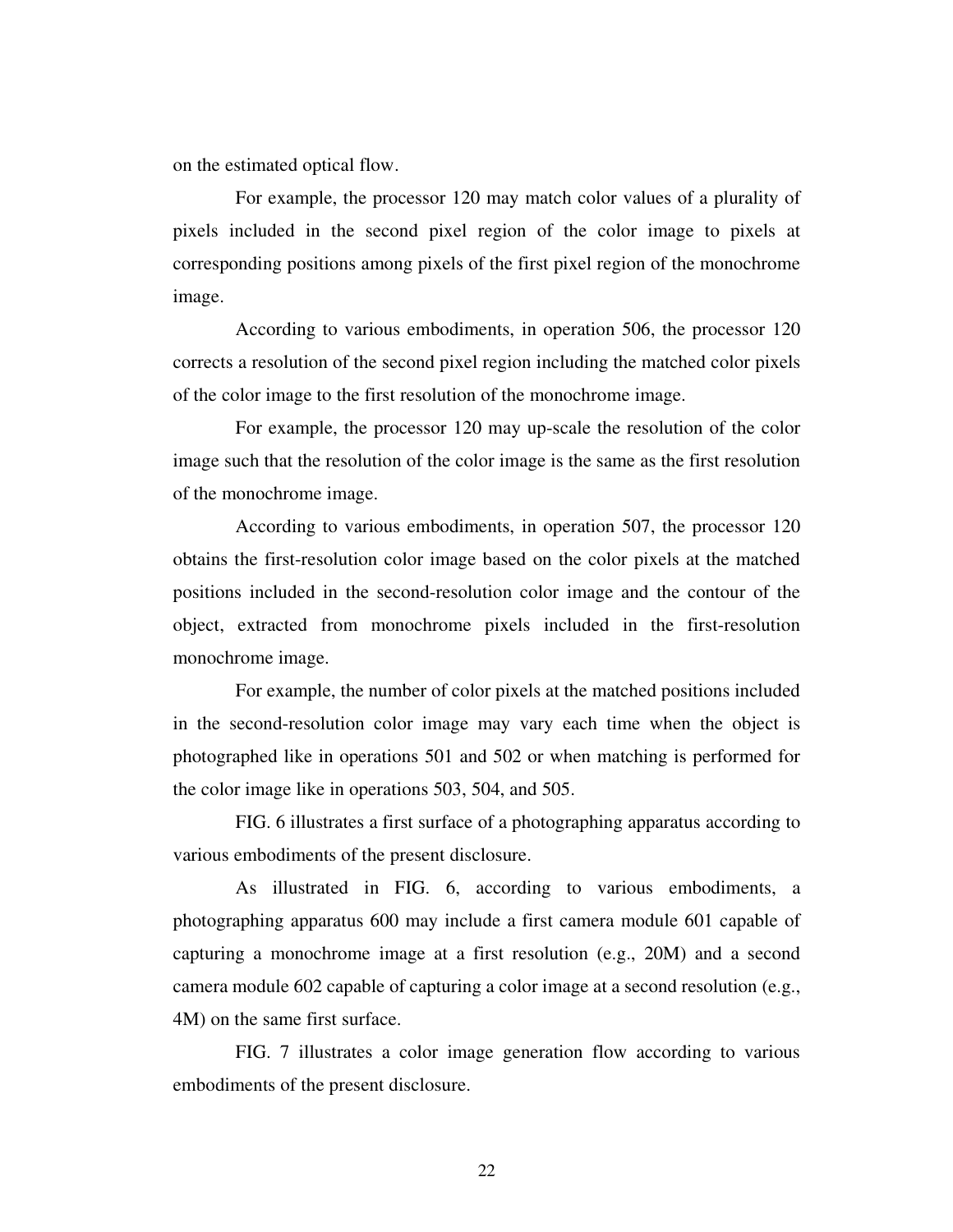As illustrated in FIG. 7, according to various embodiments, a processor (e.g., the processor 120) obtains a monochrome image 710 through a first camera module (e.g., the first camera module 601).

 According to various embodiments, the processor 120 obtains a color image 720 through a second camera module (e.g., the first camera module 602).

 For example, the monochrome image 710 may be captured at a first viewpoint and the color image 720 may be captured at a second viewpoint.

 According to various embodiments, the processor 120 extracts the first viewpoint of the monochrome image 710 and the second viewpoint of the color image 720.

 According to various embodiments, the processor 120 extracts the difference between the first viewpoint and the second viewpoint.

 According to various embodiments, the processor 120 estimates an optical flow between the first pixel region of the monochrome image 710 and the second pixel region of the color image 720 based on the extracted difference between the first viewpoint and the second viewpoint.

 According to various embodiments, the processor 120 matches color pixels included in the second pixel region of the color image 720 to corresponding positions of the first pixel region of the monochrome image 710, based on the estimated optical flow.

 According to various embodiments, the processor 120 corrects the resolution of the second pixel region including the matched color pixels to the first resolution that is the same as that of the black image 710, thereby obtaining a color image 721 up-scaled to the first resolution.

 According to various embodiments, the processor 120 extracts a plurality of color pixels from the color image 721 up-scaled to the first resolution.

 According to various embodiments, the processor 120 extracts contour information 711 of an object from monochrome pixels included in the firstresolution monochrome image 710.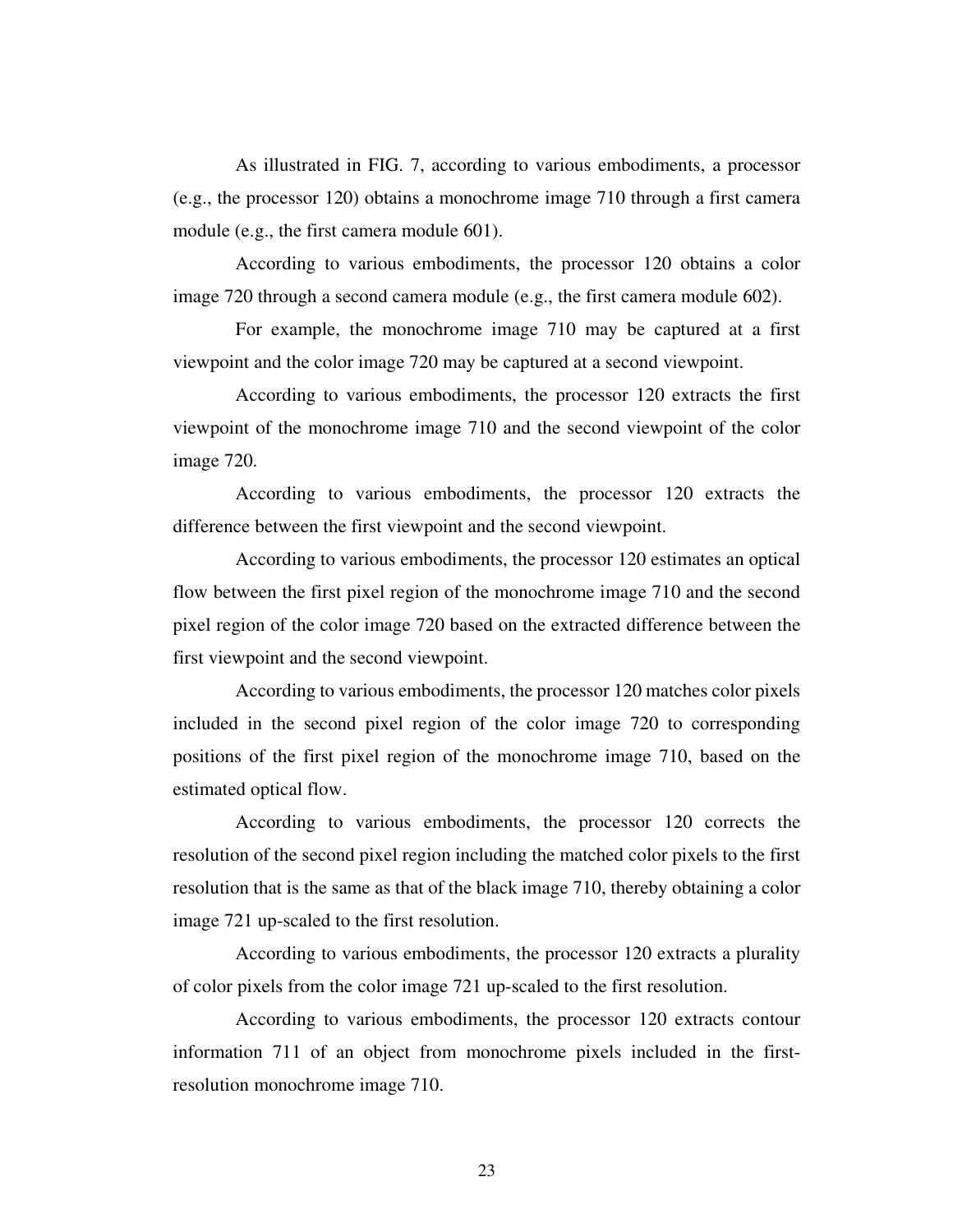According to various embodiments, the processor 120 determines pixel values of remaining pixels among the plurality of extracted color pixels based on the plurality of color pixels and the contour information.

 According to various embodiments, the processor 120 determines color values of respective pixels of the first-resolution color image by using the extracted contour and color values of respective pixels of the second-resolution color image.

 According to various embodiments, the processor 120 generates the firstresolution color image by using the determined color values and the first-resolution monochrome image.

 According to various embodiments, the processor 120 obtains a firstresolution color image 730 based on the plurality of color pixels the determined pixel values of the remaining pixels.

 FIG. 8A is a view for illustrating a method for determining pixels of an upscaled color image according to various embodiments of the present disclosure, and FIG. 8B is a flowchart illustrating a method for extracting pixel values of remaining pixels A12 821e and 821b among a plurality of color pixels A10, A11, and A13 extracted from an up-scaled color image 821 according to various embodiments of the present disclosure.

 According to various embodiments, a processor (e.g., the processor 120) matches positions of the plurality of pixels A10, A11, and A13 in a pixel region of a color image (e.g., the color image 720) to corresponding positions of pixels B10, B11, and B13 in a pixel region of a monochrome image 810.

 According to various embodiments, the processor 120 up-scales the resolution of the color image 720 including the second pixel region including the color pixels A10, A11, and A13 at the matched positions to the first resolution of the monochrome image 810 including the first pixel region, thereby obtaining a color image 821 (e.g., the color image 721) up-scaled to the first resolution.

 According to various embodiments, the processor 120 extracts the plurality of color pixels A10, A11, and A13 from the up-scaled color image 821.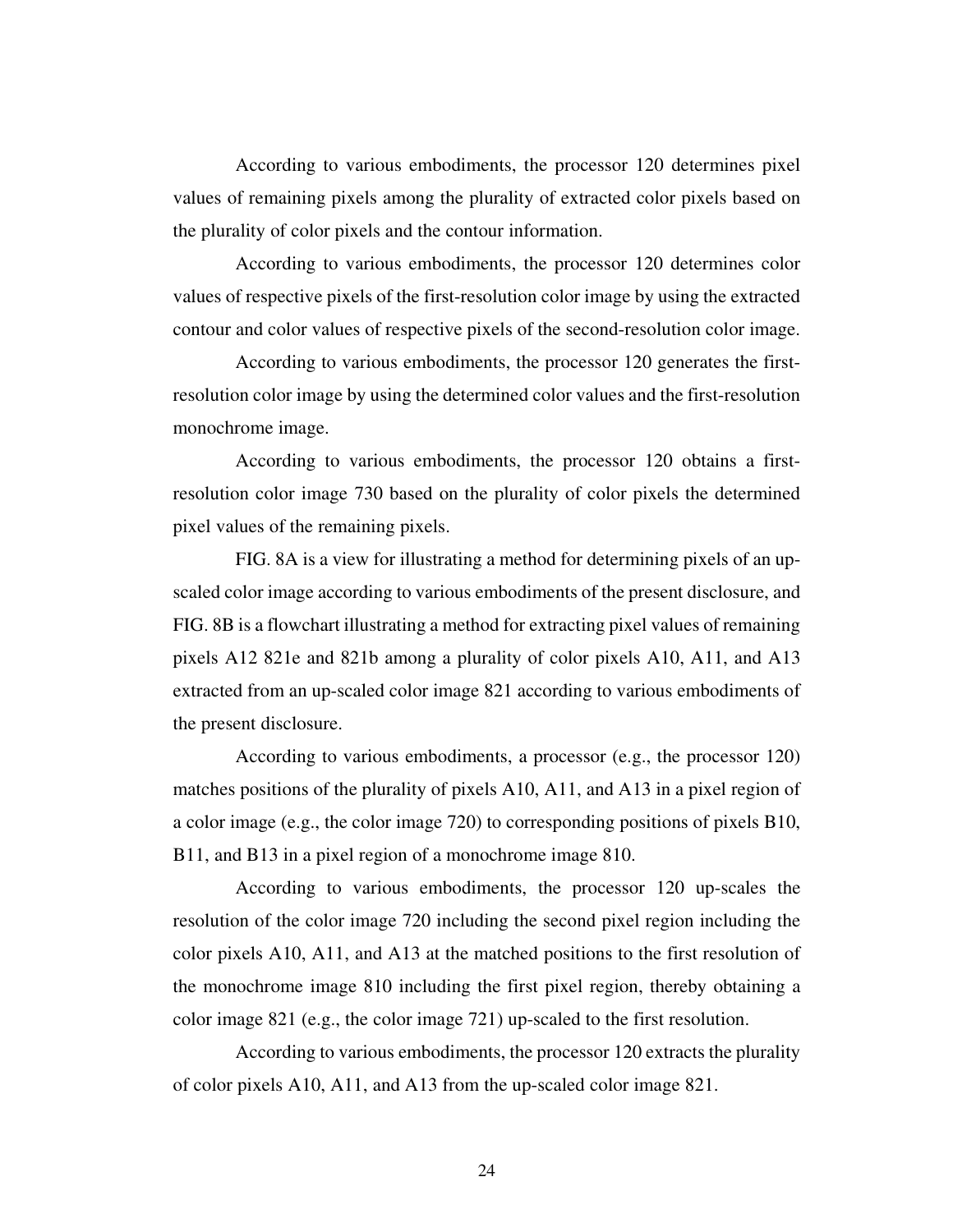According to various embodiments, the processor 120 extracts contour information 815 and 816 from the first pixel region of the monochrome image 810.

 According to various embodiments, the processor 120 determines pixel values of the remaining pixels A12 821e and 821b among the plurality of extracted color pixels A10, A11, and A13 in the up-scaled color image 821 by using the extracted contour information 815 and 816.

 With reference to FIGs. 8A and 8B, a detailed description will be made of a method for extracting pixel values of the remaining pixels A12 821e and 821b among the plurality of extracted color pixels A10, A11, and A13 in the up-scaled color image 821 according to various embodiments. As illustrated in FIG. 8B, in operation 801, according to various embodiments, the processor 120, by using a first image sensor (e.g., the first camera module 601), obtains the first image 810 including a first pixel B11 811a, second pixels B12 811e and 811b that are adjacent to the first pixel B11 811a, and third pixels B10 811d and B13 811c that are adjacent to the second pixels B12 811e and 811b in an area other than an area where the second pixels B12 811e and 811b are adjacent to the first pixel B11 811a.

 In operation 803, according to various embodiments, the processor 120, by using a second image sensor (e.g., the second camera module 602) and the first image 810, obtains the second image 821 including a fourth pixel A11 821a associated based on a position of the first pixel B11 811a, and fifth pixels A12 821e and 821b that are adjacent to the fifth pixel A11 821a and are associated based on positions of the third pixels B10 and B13 811d and 811c.

 In operation 805, according to various embodiments, the processor 120 determines whether luminance differences between the first pixel B11 811a and the second pixels B12 811e and 811b fall in a designated range. For example, the processor 120 may determine whether the luminance differences between the first pixel B11 811a and the second pixels B12 811e and 811b fall in the designated range, in the manner described below.

 According to various embodiments, the processor 120 determines whether the contour 815 or 816 exists between the first pixel B11 811a and the second pixels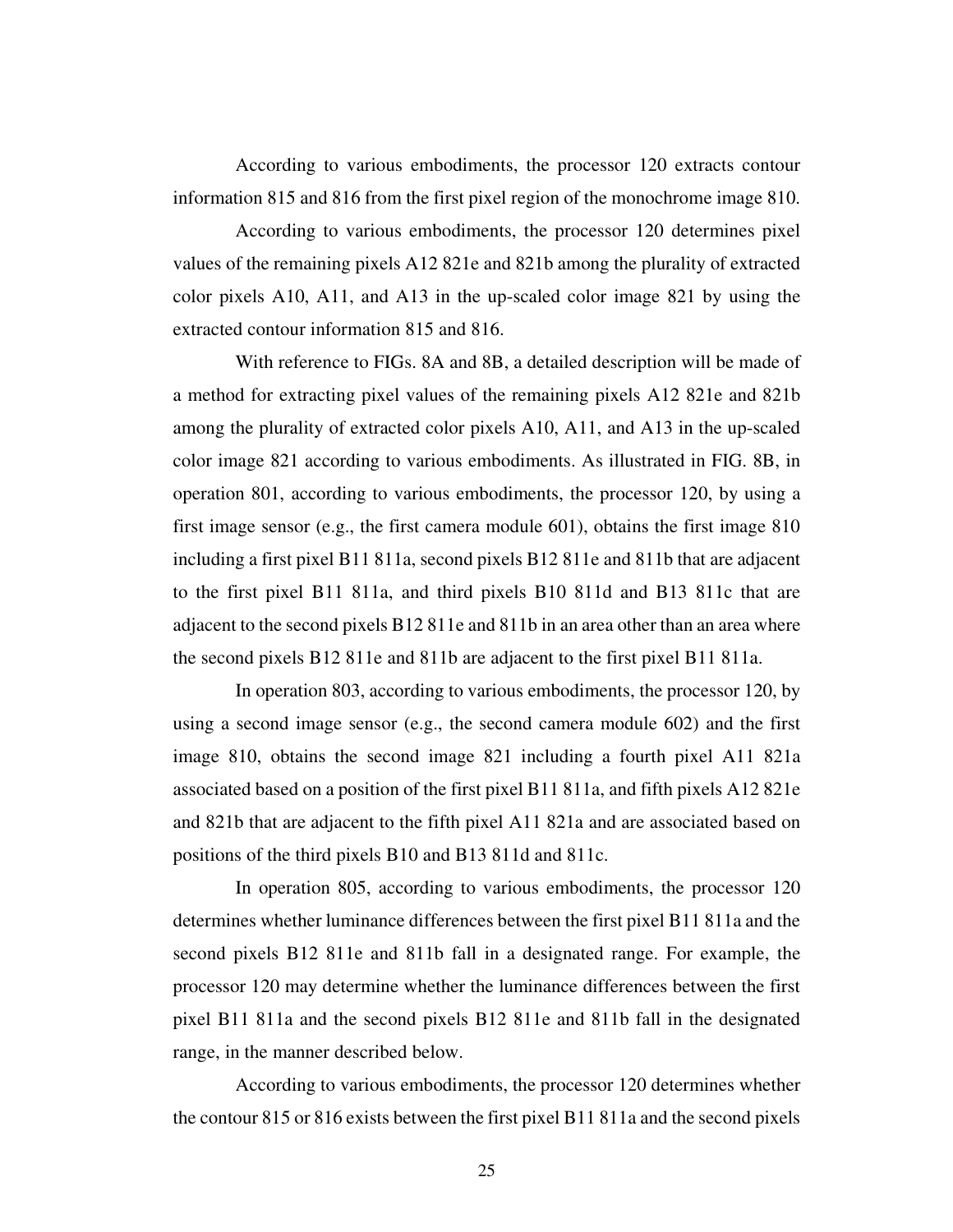B12 811e and 811b. For example, in FIG. 8A, there is no contour information between the pixels 811a and 811e, and there exists the contour information 816 between the pixels 811a and 811b. According to various embodiments, the processor 120 determines whether luminance differences between the first pixel B11 811a and the second pixels B12 811e and 811b fall in the designated range, based on whether the contour information exists. For example, the processor 120 may determine that the luminance difference between the pixels 811a and 811e falls within the designated range and the luminance difference between the pixels 811a and 811b does not fall within the designated range.

 According to various embodiments, the processor 120 determines whether the first pixel B11 811a and the second pixels B12 811e and 811b are located in the same region 817, 818, or 819. For example, in FIG. 8A, the pixels 811e and 811a are located in the same region 818, and the pixels 811a and 811b are located in the different regions 818 and 819. According to various embodiments, the processor 120 determines whether the luminance differences between the first pixel B11 811a and the second pixels B12 811e and 811b fall in the designated range, based on whether the first pixel B11 811a and the second pixels B12 811e and 811b are located in the same region 817, 818, or 819. For example, the processor 120 may determine that the luminance difference between the pixels 811a and 811e falls within the designated range and the luminance difference between the pixels 811a and 811b does not fall within the designated range.

 In operation 807, according to various embodiments, when the luminance differences between the first pixel B11 811a and the second pixels B12 811e and 811b fall in the designated range, the processor 120 generates color information corresponding to at least one of the first pixel B11 811a and the second pixels B12 811e and 811b, at least based on color information of the fourth pixel A11 821a and the fifth pixels A12 821e and 821b.

 According to various embodiments, the second image 821 may further include sixth pixels A10 and A13 821d and 821c, which are associated based on positions of the third pixels B10 and B13 811d and 811c and are adjacent to the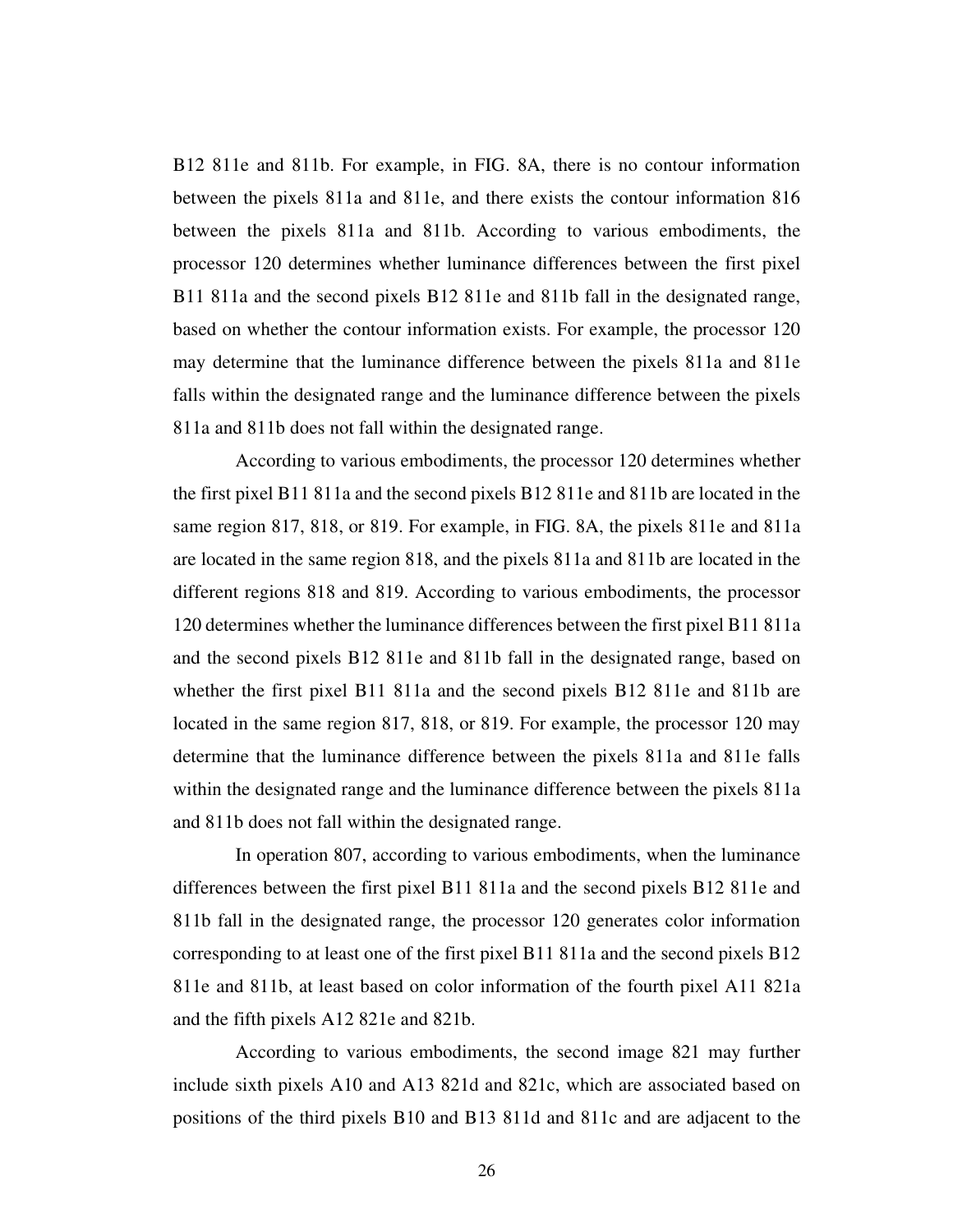fifth pixels A12 821e and 821b in an area other than an area where the fifth pixels A12 812e and 812b are adjacent to the fourth pixel A11 821a.

 According to various embodiments, when the luminance differences between the first pixel B11 811a and the second pixels B12 811e and 811b fall in another designated range, the processor 120 generates color information corresponding to at least one of the second pixels B12 811e and 811b and the third pixels B10 and B13 811d and 811c, at least based on color information of the sixth pixels A10 and A13 821d and 821c and color information of the fifth pixels A12 821e and 821b.

 According to various embodiments, when the luminance differences between the first pixel B11 811a and the third pixels B10 and B13 811d and 811c fall in the designated range, the processor 120 generates color information corresponding to at least one of the first pixel B11 811a, the second pixels B12 811e and 811b, and the third pixels B10 and B13 811d and 811c by using the color information of the fourth pixel A11 821a and the color information of the sixth pixels A10 and A13 821d and 821c, based on at least one distance information between the fifth pixels A12 821e and 821b and the fourth pixel A11 821a and at least one distance information between the fifth pixels A12 821e and 821b and the sixth pixels A10 and A13 821d and 821c.

 According to various embodiments, generation of color information corresponding to at least one of the first pixel and the second pixel of the first image may include spreading color information corresponding to the fifth pixels A12 821e and 821b in a first direction in which the fifth pixels A12 821e and 821b are arranged from the fourth pixel A11 821a, by using the color information of the fourth pixel A11 821a.

 According to various embodiments, generation of color information corresponding to at least one of the second pixel and the third pixel may include spreading color information corresponding to the fifth pixels A12 821e and 821b in a second direction in which the fifth pixels A12 821e and 821b are arranged from the sixth pixels A10 and A13 821d and 821c, by using the color information of the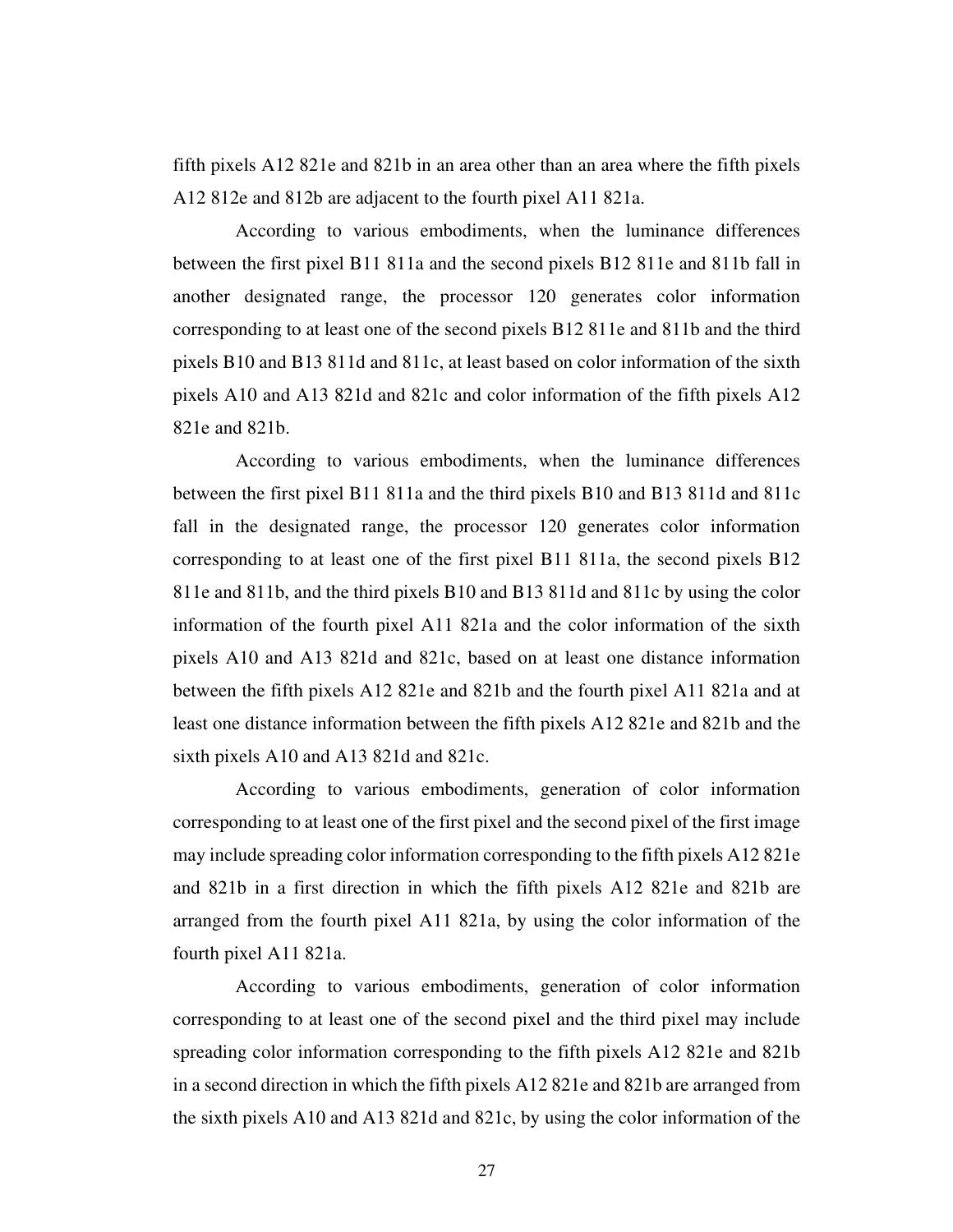sixth pixels A10 and A13 821d and 821c.

 FIG. 9 illustrates a pixel region and a color image generation flow according to various embodiments of the present disclosure.

 As illustrated in FIG. 9, according to various embodiments, a processor (e.g., the processor 120) up-scales a color image 920 obtained using a second camera module 902 of a photographing apparatus 900 to a first resolution of a monochrome image 910 obtained using a first camera module 901, thus obtaining a color image 921.

 According to various embodiments, the processor 120 obtains a firstresolution color image 930 from the up-scaled color image 921 by using contour information 911 extracted from a first-resolution monochrome image 910.

 FIG. 10 is a view for describing a method for generating a color image in a low-illumination environment according to various embodiments of the present disclosure.

 As illustrated in FIG. 10, according to various embodiments, in an environment of a lower illumination than a preset illumination (e.g., a lowillumination environment), a processor (e.g., the processor 120) obtains a color image 1030 of a 20MP resolution (a first resolution) by using a color image 1020 of a 4MP resolution (a second resolution) (a spread source) and a monochrome image 1011 of a 20MP resolution (the first resolution).

 For example, the processor 120 may obtain a third pixel region 1030a in a first-resolution color image 1030 from a second pixel region 1020a in the secondresolution color image 1020 by using pixel values (e.g., blue, pink, green, red, and black) of a plurality of pixels in the second pixel region 1020a and contour information (e.g., a cross shape) of a first pixel region 1010a in a first-resolution monochrome image 1010.

 FIG. 11 is a view for describing a method for generating a color image in an environment including a viewpoint disparity according to various embodiments of the present disclosure.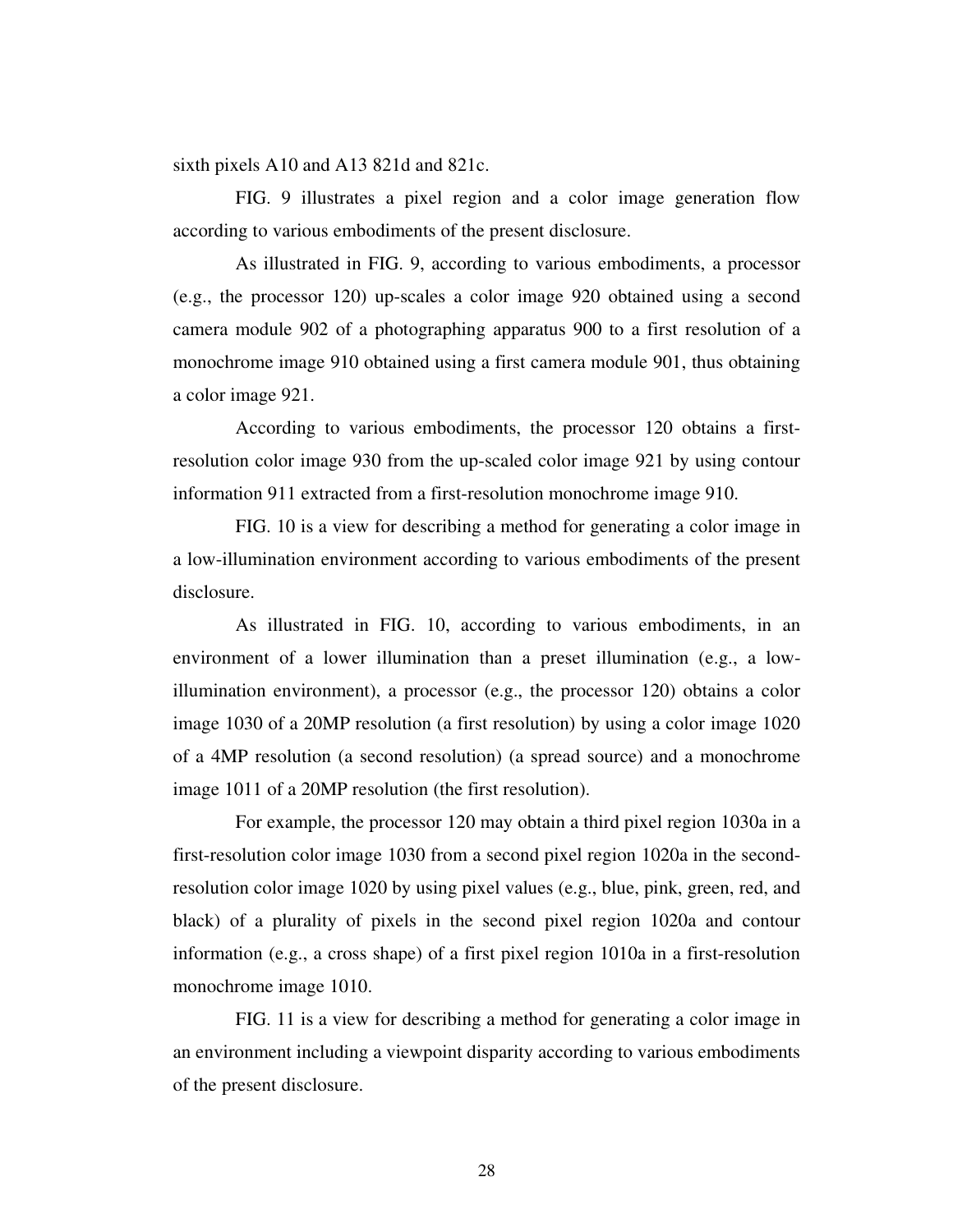As illustrated in FIG. 11, according to various embodiments, a processor (e.g., the processor 120) corrects a resolution of a monochrome image 1110 from a 20MP resolution to a 4MP resolution of a color image 1120, extracts a viewpoint disparity between the monochrome image 1110 of the corrected 4MP resolution and the 4MP-resolution color image 1120, estimates an optical flow (a motion vector) between the 4MP-resolution color image 1120 and the 4MP-resolution monochrome image 1110 based on the extracted viewpoint disparity, and matches positions of pixels in the 4MP-resolution color image 1120 to corresponding positions of a pixel region of the 20MP-resolution monochrome image 1110.

 According to various embodiments, the processor 120 obtains a color image 1130 of the 20MP resolution (a first resolution) by using the color image 1120 of the 4MP resolution (a second resolution) (a spread source) and a monochrome image 1111 of the 20MP resolution (the first resolution).

 For example, the processor 120 may obtain a third pixel region 1130a in a first-resolution color image 1130 from a second pixel region 1120a in the secondresolution color image 1120 by using pixel values (e.g., blue, pink, green, red, and black) of a plurality of pixels in the second pixel region 1120a and contour information (e.g., a cross shape) of a first pixel region 1110a in a first-resolution monochrome image 1110.

 FIG. 12 illustrates a map information extraction flow according to various embodiments of the present disclosure, and FIG. 13 illustrates a flow of reflecting extracted depth map information to a color image of a first resolution.

 As illustrated in FIG. 12, according to various embodiments, a processor (e.g., the processor 120) extracts contour information 1211 from a 20MP-resolution monochrome image 1210 obtained through a first camera module (e.g., the first camera module 601).

 According to various embodiments, the processor 120 extracts the contour information 1211 from the 20MP-resolution monochrome image 1210 obtained through the first camera module 601 and obtains depth map information 1240 including perspective information about the object in a color image and/or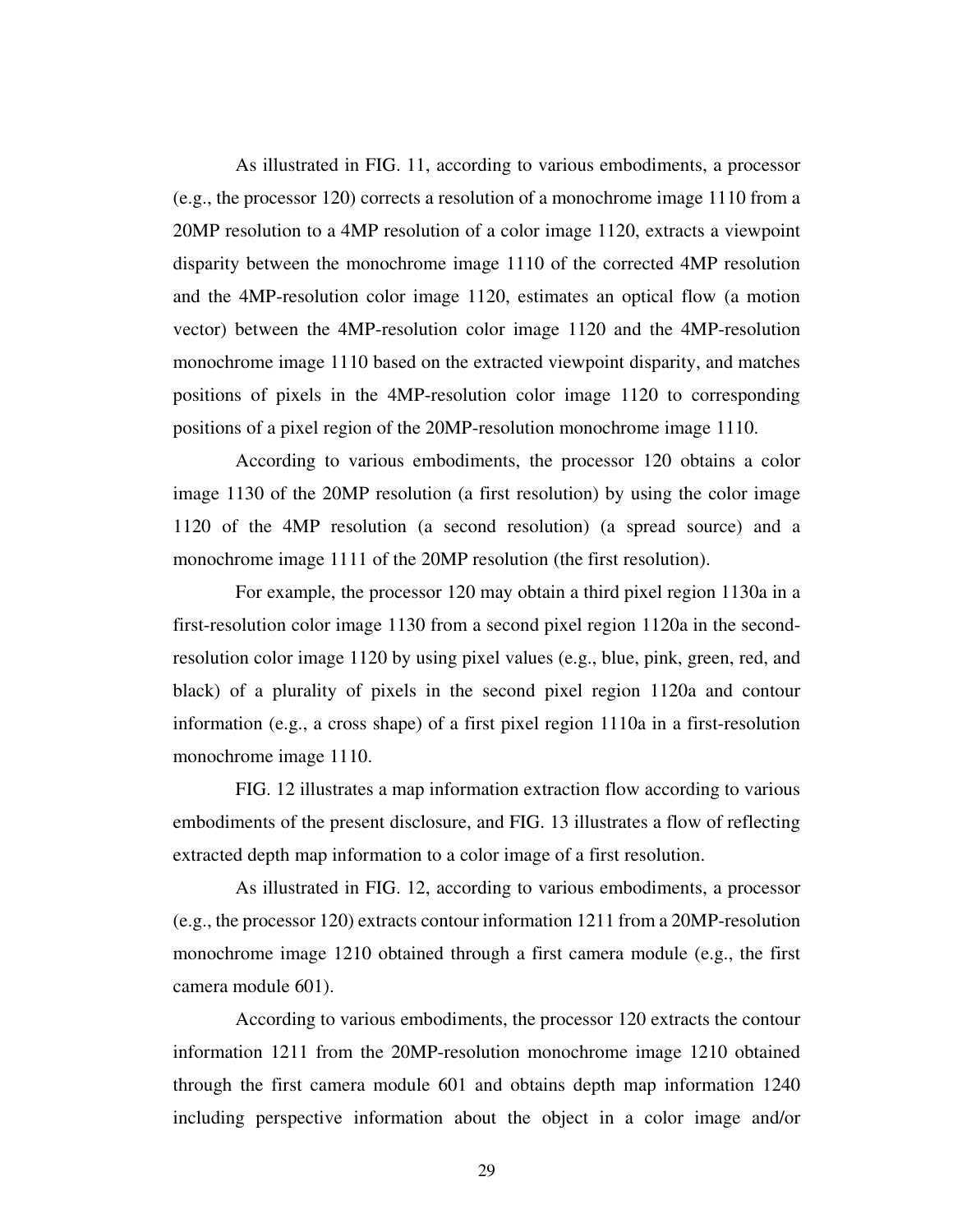monochrome image including the object, by using the extracted contour information 1211 and a 4MP-resolution color image 1220 obtained through a second camera module (e.g., the second camera module 602).

 As illustrated in FIG. 13, according to various embodiments, the processor 120 obtains a color image 1320 of a particular resolution (e.g., the first resolution or 20MP, a high resolution) and a color image 1330 of a particular resolution, to which the perspective information is reflected using the obtained depth map information 1340.

 For example, the color image 1330 of the particular resolution to which the perspective information is reflected may include perspective information between an object 1330b located in a short range and a background 1330a located in a longer range than the object 1330b.

 FIG. 14 illustrates a resolution difference between a color image and a monochrome image in a low-illumination environment according to various embodiments of the present disclosure.

 As illustrated in FIG. 14, according to various embodiments, a processor (e.g., the processor 120) of a photographing apparatus (e.g., the photographing apparatus 600) obtains a monochrome image 1430 of a high resolution (e.g., 20MP) by using a first camera module (e.g., the first camera module 601, a monochrome camera).

 According to various embodiments, the processor 120 of the photographing apparatus 600 obtains a color image 1420 of a low resolution (e.g., 40MP) by using a second camera module (e.g., the second camera module 602, a color camera).

 For example, a first pixel region 1430a and a second pixel region 1430b of a high-resolution monochrome image 1430 may include accurate color values in a lower-illumination environment than a third pixel region 1420a corresponding to the first pixel region 1430a or a fourth pixel region 1420b corresponding to the second pixel region 1430b in the low-resolution color image 1420.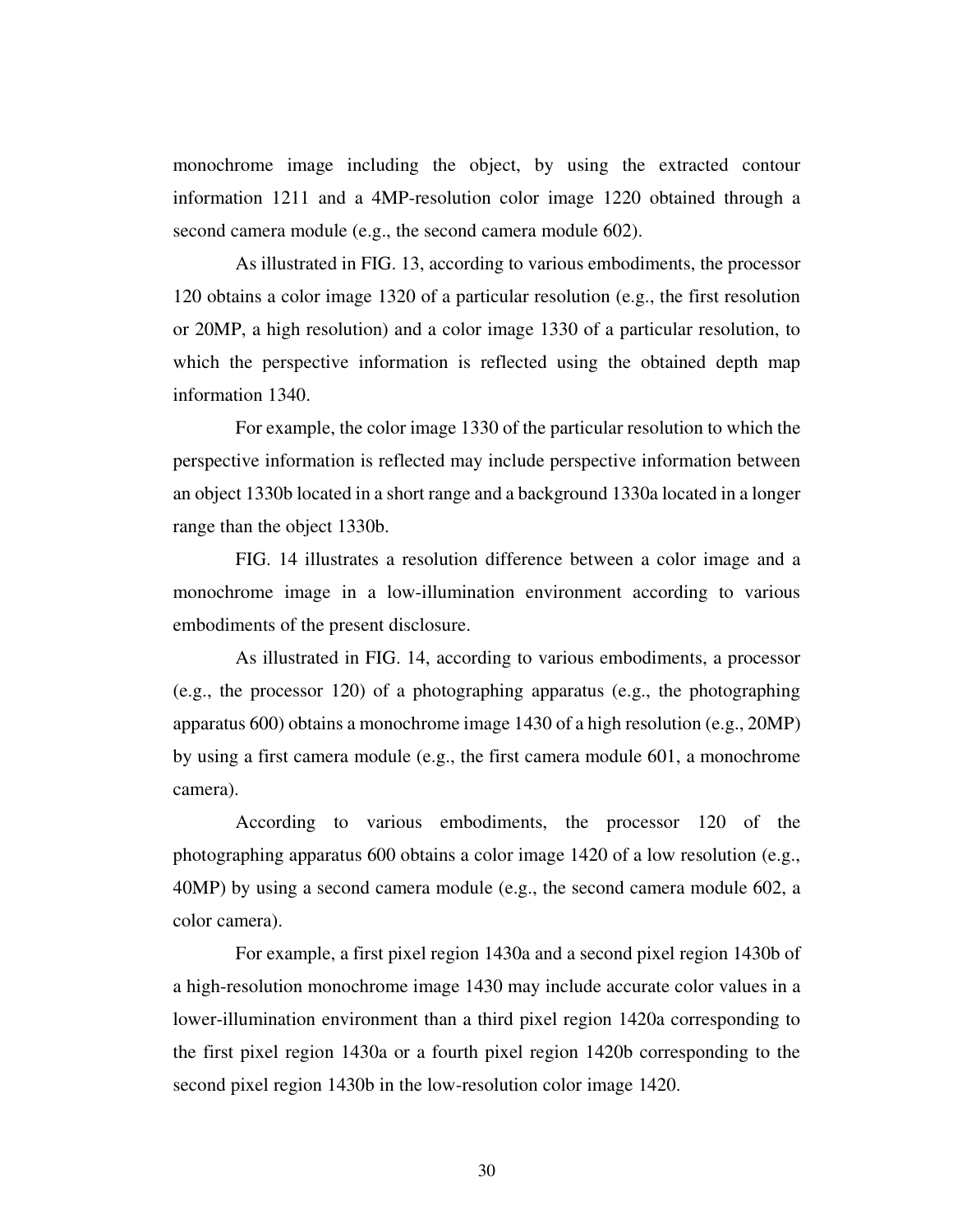According to various embodiments, a photographing apparatus includes a first image sensor, a second image sensor, and at least one processor functionally connected with the first image sensor and the second image sensor, in which the at least one processor is further configured to obtain a first image including a first pixel, a second pixel adjacent to the first pixel, and a third pixel adjacent to the second pixel in an area other than an area where the second pixel is adjacent to the first pixel, by using the first image sensor, to obtain a second image including a fourth pixel associated based on a position of the first pixel and a fifth pixel that is adjacent to the fourth pixel and associated based on a position of the second pixel, by using the second image sensor, to determine whether a luminance difference between the first pixel and the second pixel falls within a designated range, and to generate color information corresponding to at least one of the first pixel and the second pixel, at least based on color information of the fourth pixel and color information of the fifth pixel, when the luminance difference between the first pixel and the second pixel falls within the designated range.

 According to various embodiments, the second image further includes a sixth pixel which is adjacent to the fifth pixel in an area other than an area where the fifth pixel is adjacent to the fourth pixel and which is associated based on a position of the third pixel, and the processor is further configured to generate color information corresponding to at least one of the second pixel and the third pixel, at least based on color information of the sixth pixel and color information of the fifth pixel, when the luminance difference between the first pixel and the second pixel falls within another designated range.

 According to various embodiments, the second image further includes a sixth pixel which is adjacent to the fifth pixel in an area other than an area where the fifth pixel is adjacent to the fourth pixel and which is associated based on a position of the third pixel, and the processor is further configured to generate color information corresponding to at least one of the first pixel, the second pixel, and the third pixel by using color information of the fourth pixel and color information of the sixth pixel, based on at least one distance information between the fifth pixel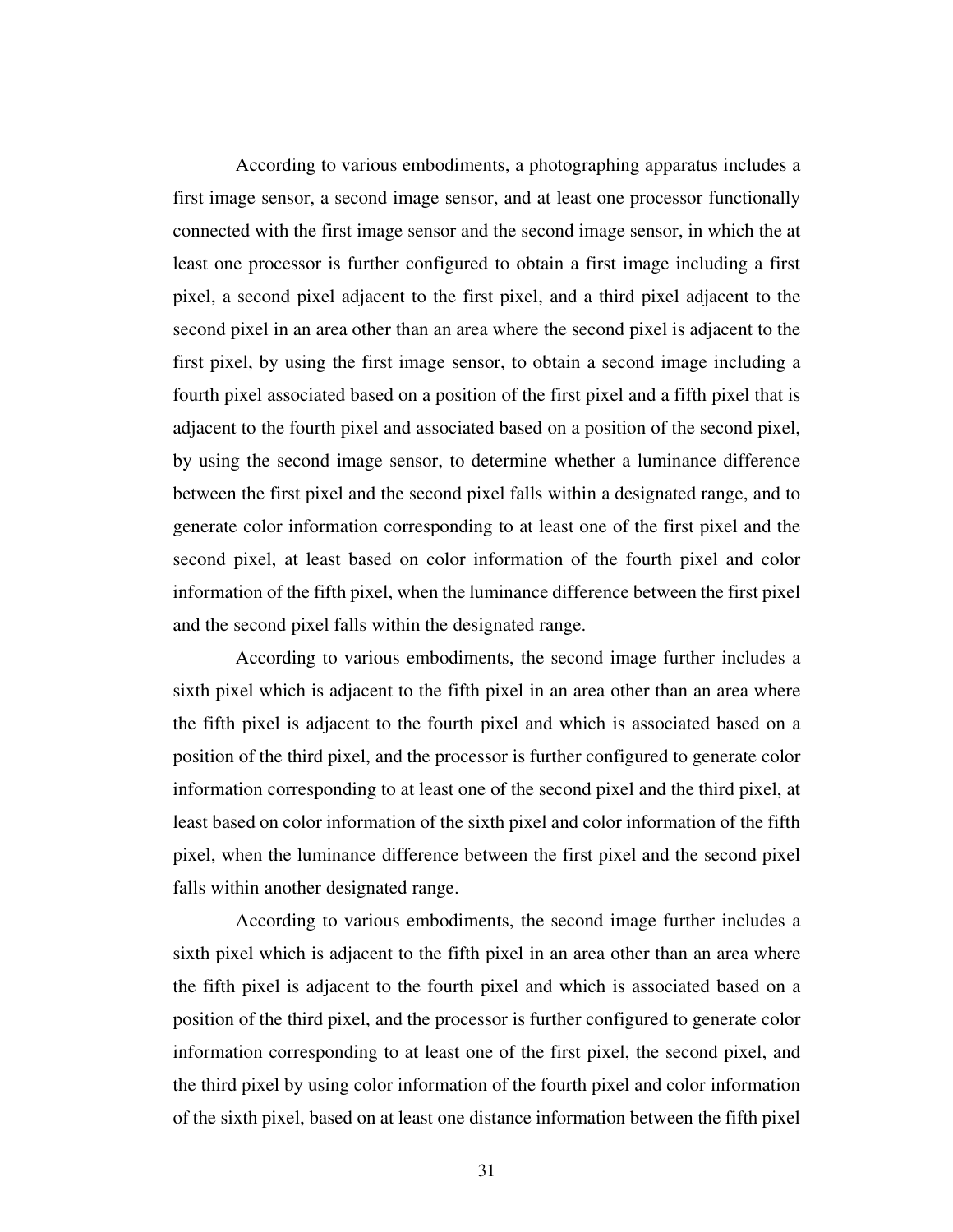and the fourth pixel and at least one distance information between the fifth pixel and the sixth pixel, when the luminance difference between the first pixel and the third pixel falls within the designated range.

 According to various embodiments, the generation of the color information corresponding to the at least one of the first pixel and the second pixel of the first image includes spreading color information corresponding to the fifth pixel in a first direction in which the fifth pixel is arranged from the fourth pixel, by using the color information of the fourth pixel.

 According to various embodiments, the generation of the color information corresponding to the at least one of the second pixel and the third pixel of the first image includes spreading color information corresponding to the fifth pixel in a second direction in which the fifth pixel is arranged from the sixth pixel, by using the color information of the sixth pixel.

 According to various embodiments, a photographing apparatus includes a first camera module configured to obtain a monochrome image of a first resolution, including an object, a second camera module configured to obtain a color image of a second resolution lower than the first resolution, which includes the object, and a processor configured to obtain a color image of the first resolution by using contour information of the object obtained from the monochrome image of the first resolution and the color image of the second resolution.

 According to various embodiments, the processor is configured to obtain a plurality of first pixels from the color image of the second resolution.

 According to various embodiments, the processor is configured to correct a resolution of the color image from the second resolution to the first resolution.

 According to various embodiments, the processor is configured to extract a contour of the object obtained from the monochrome image of the first resolution.

 According to various embodiments, the processor is further configured to determine color values of respective pixels of the first-resolution color image by using the extracted contour and color values of respective pixels of the secondresolution color image.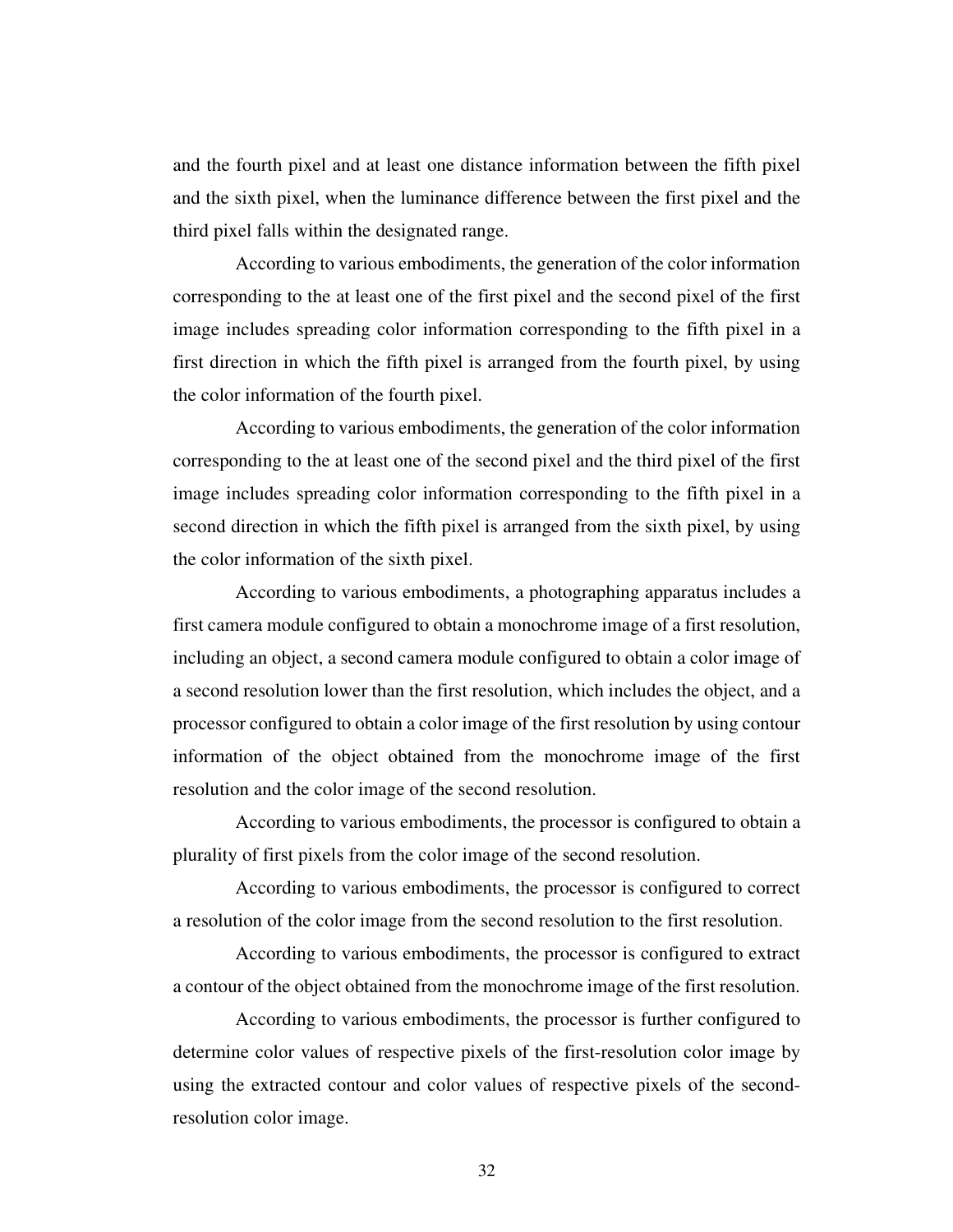According to various embodiments, the processor is further configured to generate the first-resolution color image by using the determined color values and the first-resolution monochrome image.

 According to various embodiments, a method for controlling a photographing apparatus includes obtaining a first image including a first pixel, a second pixel adjacent to the first pixel, and a third pixel adjacent to the second pixel in an area other than an area where the second pixel is adjacent to the first pixel, obtaining a second image including a fourth pixel associated based on a position of the first pixel and a fifth pixel that is adjacent to the fourth pixel and associated based on a position of the second pixel, determining whether a luminance difference between the first pixel and the second pixel falls within a designated range, and generating color information corresponding to at least one of the first pixel and the second pixel, at least based on color information of the fourth pixel and color information of the fifth pixel, when the luminance difference between the first pixel and the second pixel falls within the designated range.

 According to various embodiments, the second image further includes a sixth pixel which is adjacent to the fifth pixel in an area other than an area where the fifth pixel is adjacent to the fourth pixel and which is associated based on a position of the third pixel, and the processor is further configured to generate color information corresponding to at least one of the second pixel and the third pixel, at least based on color information of the sixth pixel and color information of the fifth pixel, when the luminance difference between the first pixel and the second pixel falls within another designated range.

 According to various embodiments, the second image further includes a sixth pixel which is adjacent to the fifth pixel in an area other than an area where the fifth pixel is adjacent to the fourth pixel and which is associated based on a position of the third pixel, and the processor is further configured to generate color information corresponding to at least one of the first pixel, the second pixel, and the third pixel by using color information of the fourth pixel and color information of the sixth pixel, based on at least one distance information between the fifth pixel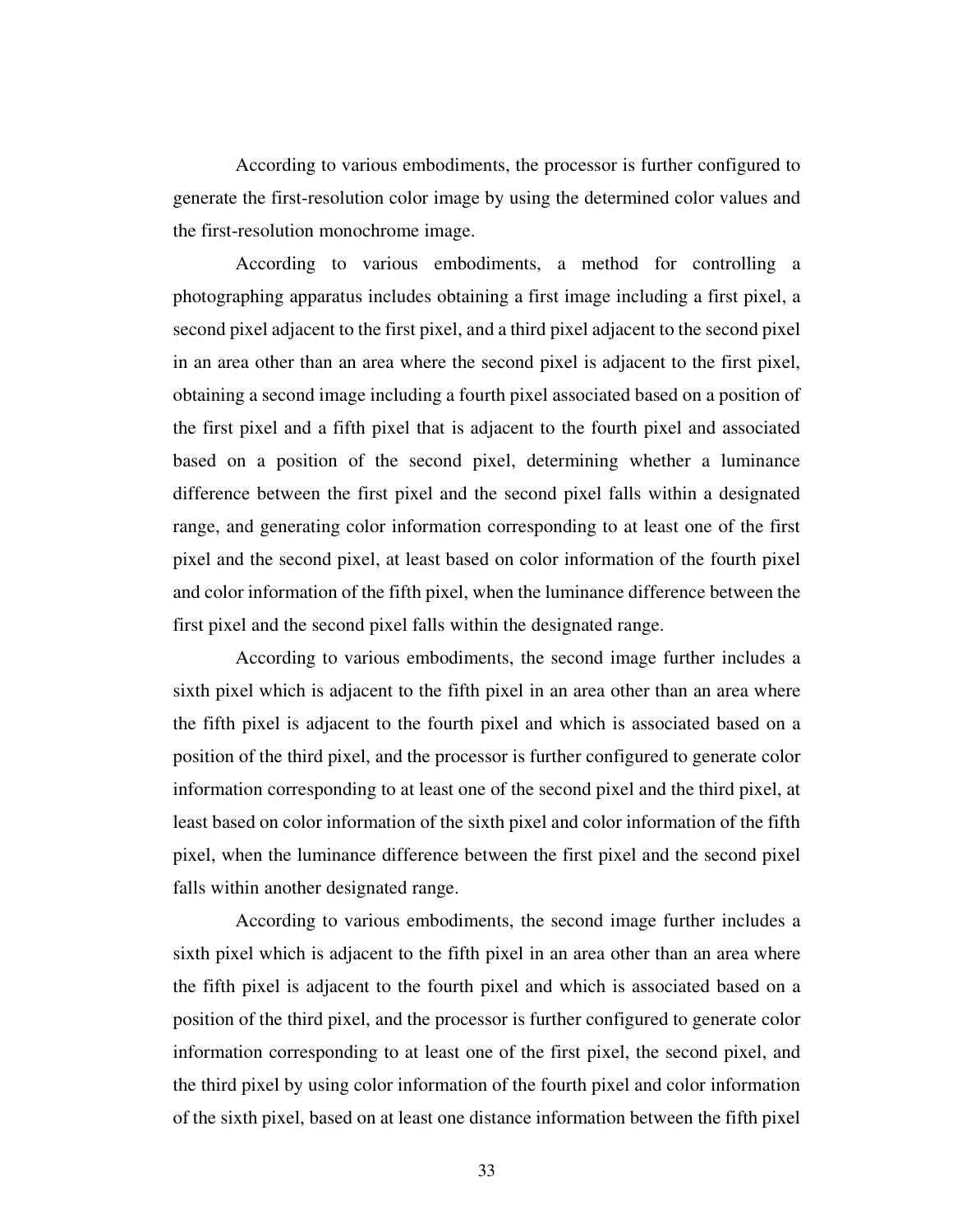and the fourth pixel and at least one distance information between the fifth pixel and the sixth pixel, when the luminance difference between the first pixel and the third pixel falls within the designated range.

 According to various embodiments, the generating of the color information corresponding to the at least one of the first pixel and the second pixel of the first image includes spreading color information corresponding to the fifth pixel in a first direction in which the fifth pixel is arranged from the fourth pixel.

 According to various embodiments, the generating of the color information corresponding to the at least one of the second pixel and the third pixel of the first image includes spreading color information corresponding to the fifth pixel in a second direction in which the fifth pixel is arranged from the sixth pixel, by using the color information of the sixth pixel.

 According to various embodiments of the present disclosure, a method for controlling a photographing apparatus includes obtaining a monochrome image of a first resolution, including an object, obtaining a color image of a second resolution lower than the first resolution, which includes the object, and obtaining a color image of the first resolution by using contour information of the object obtained from the monochrome image of the first resolution and the color image of the second resolution.

 According to various embodiments, the processor is configured to obtain a plurality of first pixels from the color image of the second resolution.

 According to various embodiments, the processor is configured to correct a resolution of the color image from the second resolution to the first resolution.

 According to various embodiments, the processor is configured to extract a contour of the object obtained from the monochrome image of the first resolution.

 According to various embodiments, the processor is further configured to determine color values of respective pixels of the first-resolution color image by using the extracted contour and color values of respective pixels of the secondresolution color image.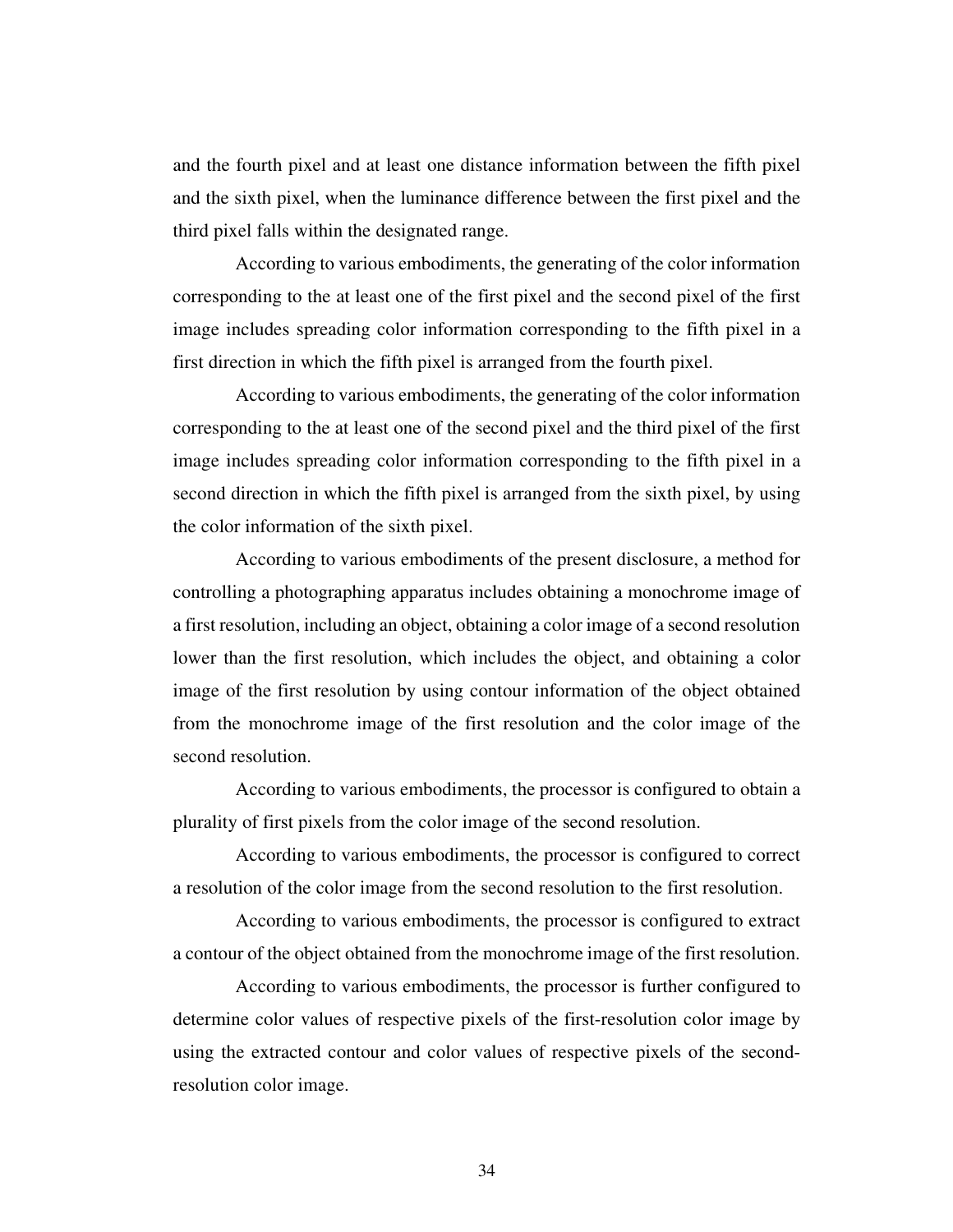According to various embodiments, the processor is further configured to generate the first-resolution color image by using the determined color values and the first-resolution monochrome image.

 A term "module" used herein may mean, for example, a unit including one of or a combination of two or more of hardware, software, and firmware. The "module" may be interchangeably used with a unit, a logic, a logical block, a component, or a circuit. The "module" may be a minimum unit or a portion of an integrated component. The "module" may be a minimum unit or part thereof, adapted to perform one or more functions. The "module" may be implemented mechanically or electronically. For example, the "module" according to the embodiments may include at least one of an application-specific integrated circuit (ASIC) chip, field-programmable gate arrays (FPGAs), and a programmable-logic device performing certain operations already known or to be developed.

 At least a part of an apparatus (e.g., modules or functions thereof) or a method (e.g., operations) according to various embodiments may be implemented with instructions stored in a computer-readable storage medium in the form of a programming module. When the instructions are executed by one or more processors (for example, the processor 120), the one or more processors may perform functions corresponding to the instructions. The computer-readable storage medium may be, for example, a memory included in the memory 130.

 The computer readable recording medium includes hard disk, floppy disk, or magnetic media (e.g., a magnetic tape, optical media (e.g., compact disc read only memory (CD-ROM) or digital versatile disc (DVD), magneto-optical media (e.g., floptical disk), a hardware device (e.g., ROM, RAM, flash memory, etc.), and so forth. Further, the program instructions include a machine language code created by a complier and a high-level language code executable by a computer using an interpreter. The foregoing hardware device may be configured to be operated as at least one software module to perform an operation of the present disclosure, or vice versa.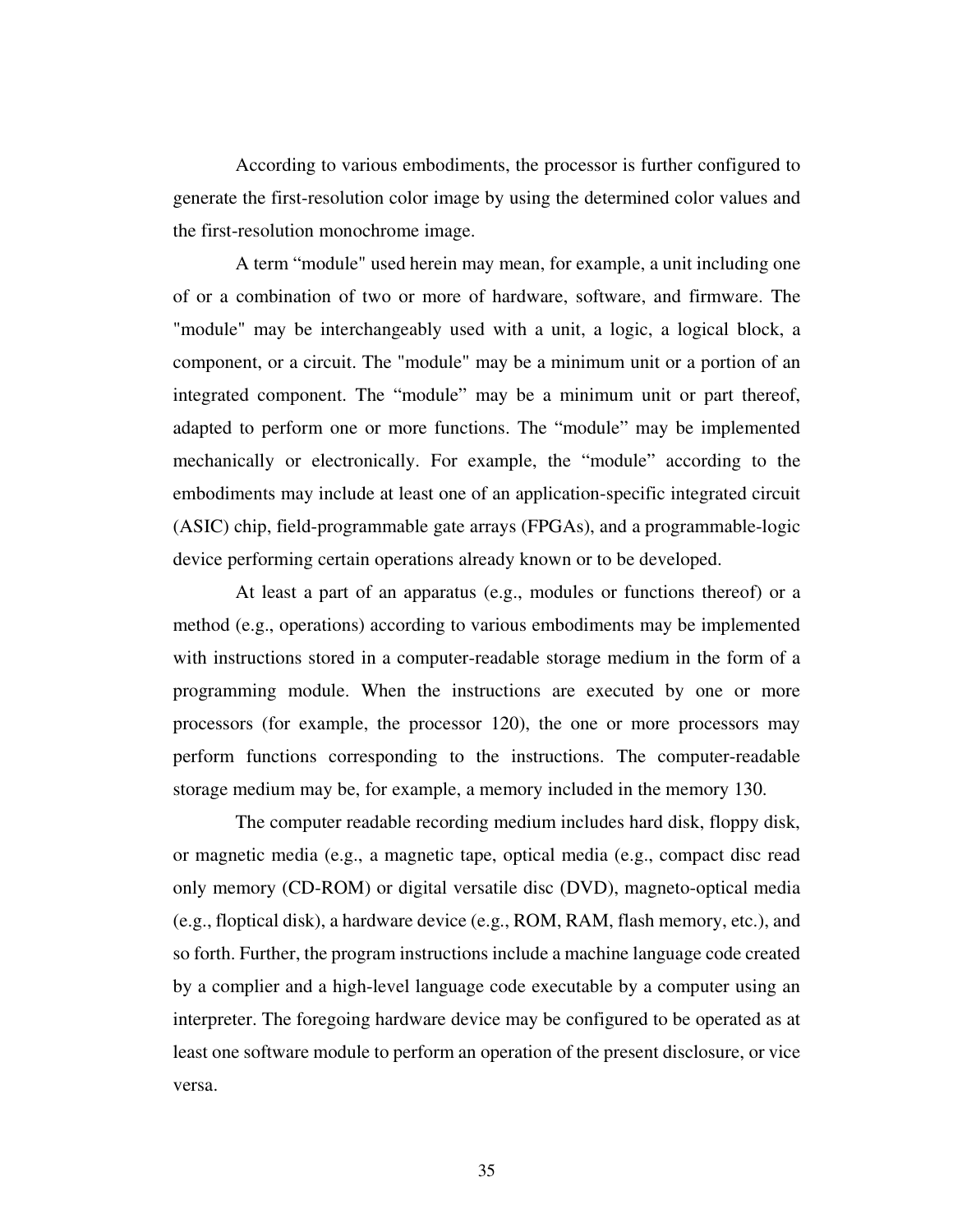Modules or programming modules according to various embodiments of the present disclosure may include one or more of the foregoing elements, have some of the foregoing elements omitted, or further include additional other elements. Operations performed by the modules, the programming modules or other elements according to various embodiments may be executed in a sequential, parallel, repetitive or heuristic manner. Also, some of the operations may be executed in different order or omitted, or may have additional different operations. The embodiments disclosed herein have been provided for description and understanding of disclosed technical matters, and are not intended to limit the scope of the present disclosure. Therefore, it should be construed that the scope of the present disclosure includes any change or other various embodiments based on the technical spirit of the present disclosure.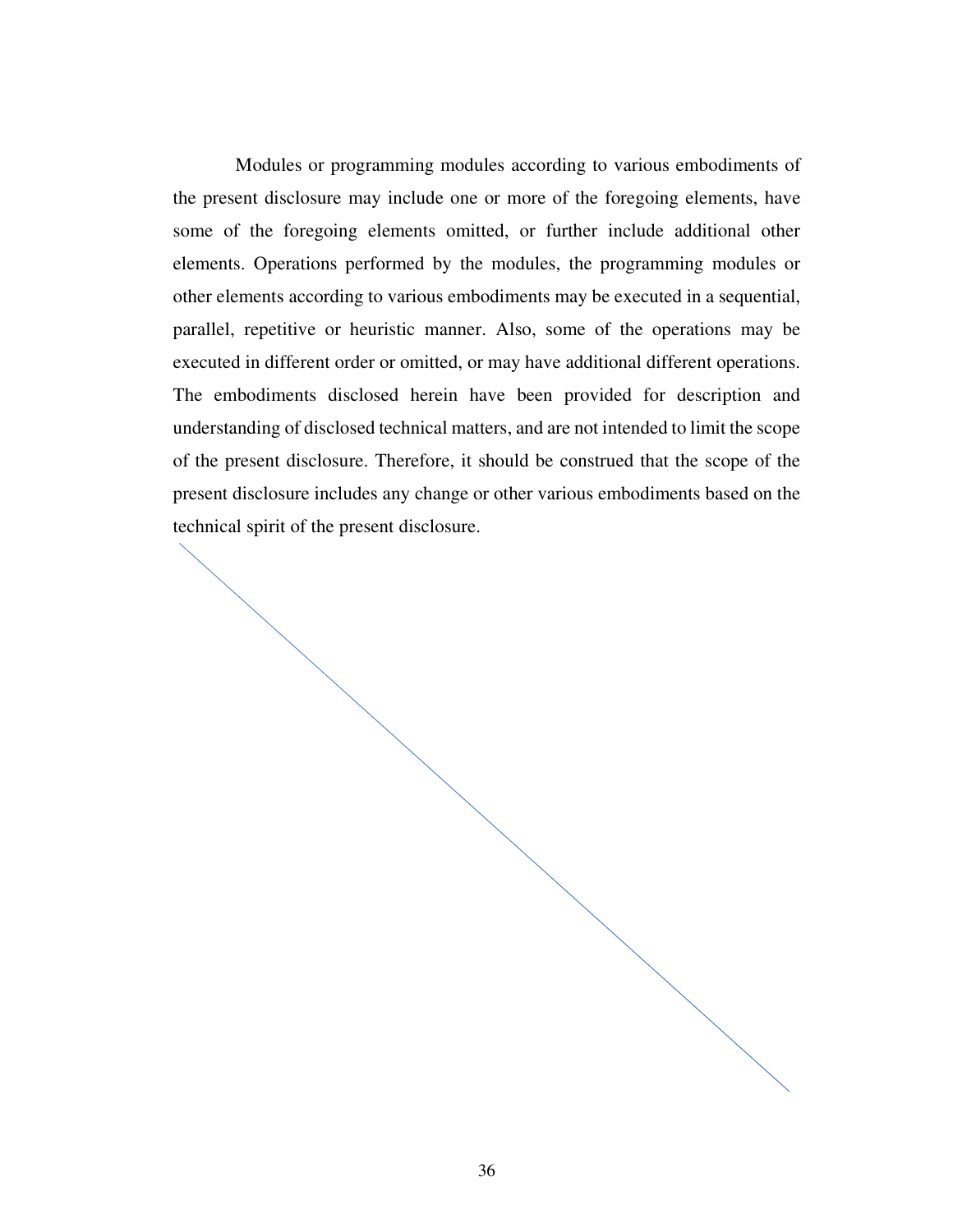#### **WE CLAIM:**

1 A photographing apparatus comprising:

a first image sensor;

a second image sensor; and

 at least one processor functionally connected with the first image sensor and the second image sensor,

wherein the at least one processor is further configured to:

 obtain a first image comprising a first pixel, a second pixel adjacent to the first pixel, and a third pixel adjacent to the second pixel in an area other than an area where the second pixel is adjacent to the first pixel, by using the first image sensor;

 obtain a second image comprising a fourth pixel associated based on a position of the first pixel and a fifth pixel that is adjacent to the fourth pixel and associated based on a position of the second pixel, by using the second image sensor;

 determine whether a luminance difference between the first pixel and the second pixel falls within a designated range; and

 generate color information corresponding to at least one of the first pixel and the second pixel, at least based on color information of the fourth pixel and color information of the fifth pixel, when the luminance difference between the first pixel and the second pixel falls within the designated range.

2 The photographing apparatus of claim 1, wherein the second image further comprises a sixth pixel which is adjacent to the fifth pixel in an area other than an area where the fifth pixel is adjacent to the fourth pixel and which is associated based on a position of the third pixel,

 and the processor is further configured to generate color information corresponding to at least one of the second pixel and the third pixel, at least based on color information of the sixth pixel and color information of the fifth pixel, when the luminance difference between the first pixel and the second pixel falls within another designated range.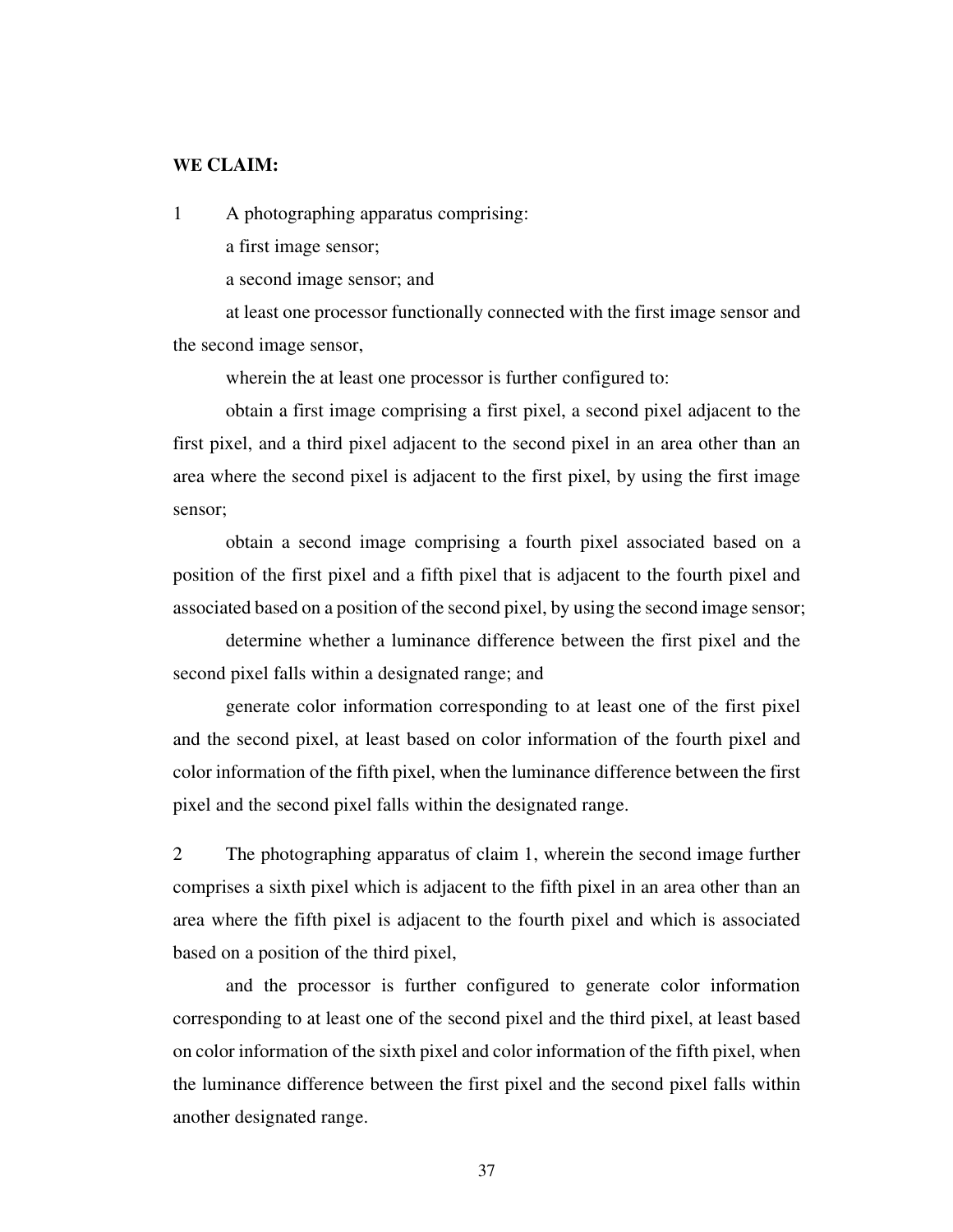3 The photographing apparatus of claim 1, wherein the second image further comprises a sixth pixel which is adjacent to the fifth pixel in an area other than an area where the fifth pixel is adjacent to the fourth pixel and which is associated based on a position of the third pixel,

 and the processor is further configured to generate color information corresponding to at least one of the first pixel, the second pixel, and the third pixel by using color information of the fourth pixel and color information of the sixth pixel, based on at least one distance information between the fifth pixel and the fourth pixel and at least one distance information between the fifth pixel and the sixth pixel, when the luminance difference between the first pixel and the third pixel falls within the designated range.

4 The photographing apparatus of claim 1, wherein the generation of the color information corresponding to the at least one of the first pixel and the second pixel of the first image comprises spreading color information corresponding to the fifth pixel in a first direction in which the fifth pixel is arranged from the fourth pixel, by using the color information of the fourth pixel.

5 The photographing apparatus of claim 2, wherein the generation of the color information corresponding to the at least one of the second pixel and the third pixel of the first image comprises spreading color information corresponding to the fifth pixel in a second direction in which the fifth pixel is arranged from the sixth pixel, by using the color information of the sixth pixel.

6 A photographing apparatus comprising:

 a first camera module configured to obtain a monochrome image of a first resolution, comprising an object;

 a second camera module configured to obtain a color image of a second resolution lower than the first resolution, which comprises the object; and

a processor configured to obtain a color image of the first resolution by using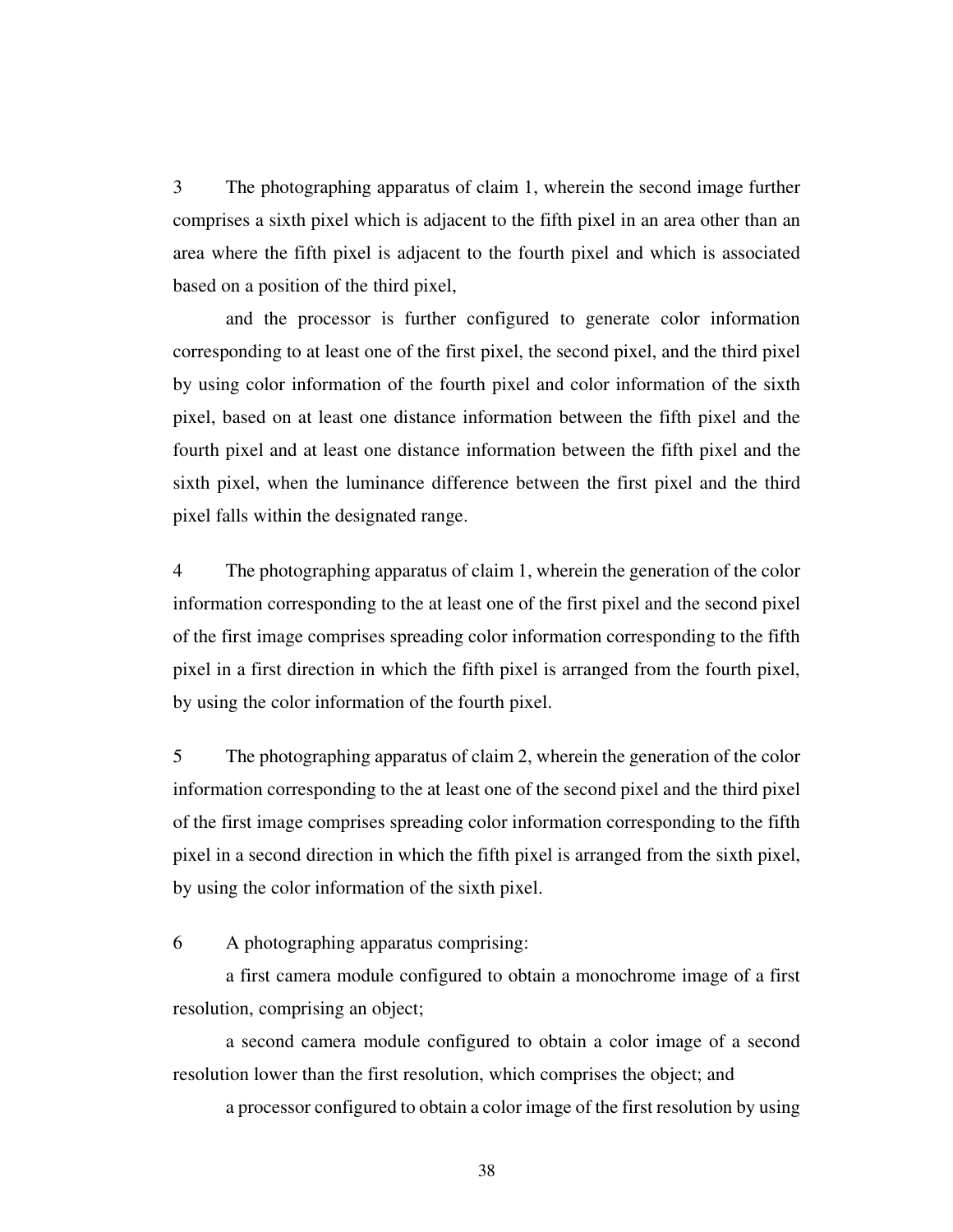contour information of the object obtained from the monochrome image of the first resolution and the color image of the second resolution.

7 The photographing apparatus of claim 6, wherein the processor is further configured to correct a resolution of the color image from the second resolution to the first resolution.

8 The photographing apparatus of claim 7, wherein the processor is further configured to extract a contour of the object obtained from the monochrome image of the first resolution.

9 The photographing apparatus of claim 8, wherein the processor is further configured to determine color values of respective pixels of the color image of the corrected first resolution by using the extracted contour and color values of respective pixels of the color image of the second resolution.

10 The photographing apparatus of claim 9, wherein the processor is further configured to generate the color image of the first resolution by using the determined color values and the monochrome image of the first resolution.

11 A method for controlling a photographing apparatus, the method comprising: obtaining a first image comprising a first pixel, a second pixel adjacent to the first pixel, and a third pixel adjacent to the second pixel in an area other than an area where the second pixel is adjacent to the first pixel;

 obtaining a second image comprising a fourth pixel associated based on a position of the first pixel and a fifth pixel that is adjacent to the fourth pixel and associated based on a position of the second pixel;

determining whether a luminance difference between the first pixel and the second pixel falls within a designated range; and

generating color information corresponding to at least one of the first pixel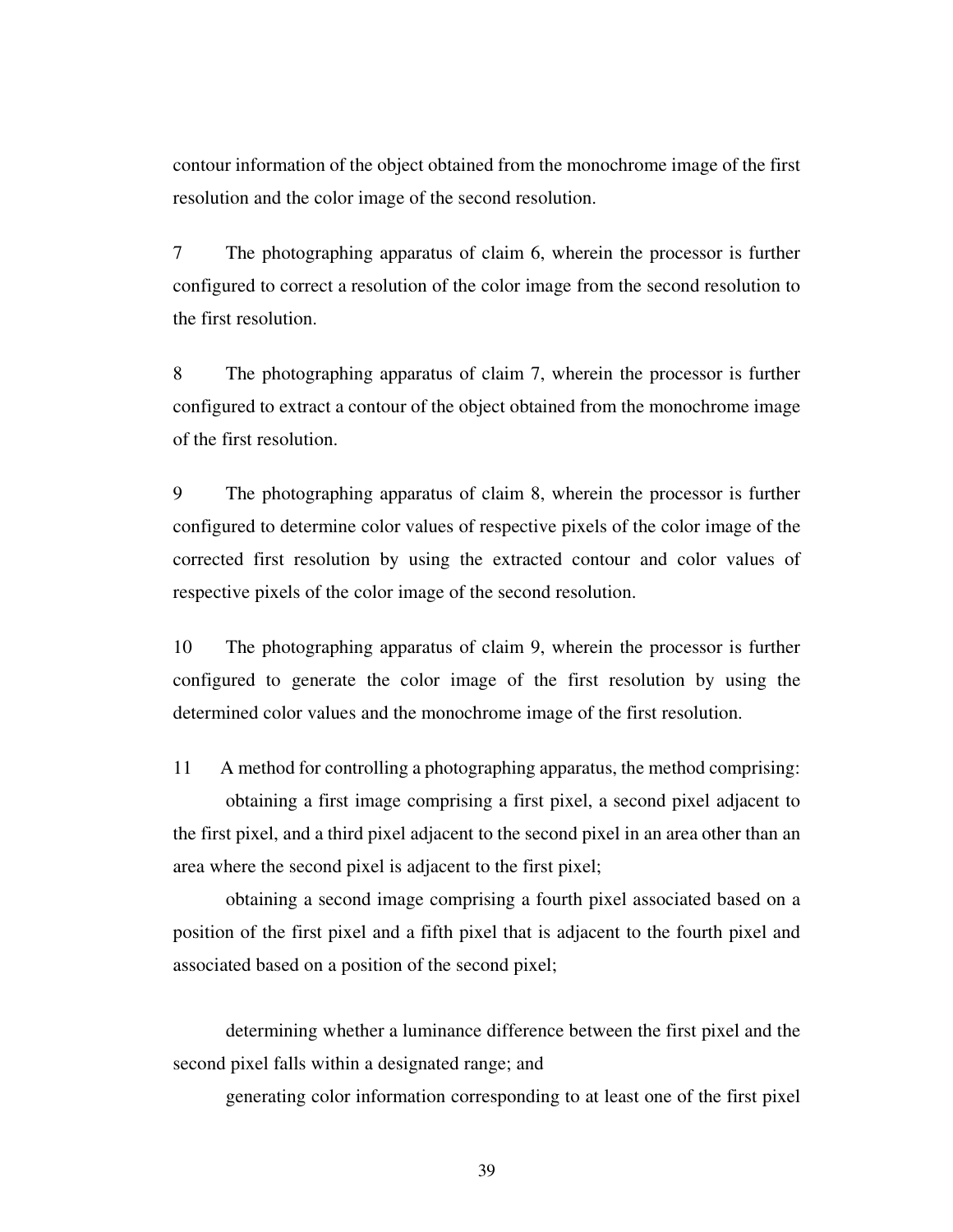and the second pixel, at least based on color information of the fourth pixel and color information of the fifth pixel, when the luminance difference between the first pixel and the second pixel falls within the designated range.

12 The method of claim 11, wherein the second image further comprises a sixth pixel which is adjacent to the fifth pixel in an area other than an area where the fifth pixel is adjacent to the fourth pixel and which is associated based on a position of the third pixel,

 and the method further comprises, when the luminance difference between the first pixel and the second pixel falls within the designated range, generating color information corresponding to at least one of the second pixel and the third pixel, at least based on color information of the sixth pixel and color information of the fifth pixel.

13 The method of claim 11, wherein the second image further comprises a sixth pixel which is adjacent to the fifth pixel in an area other than an area where the fifth pixel is adjacent to the fourth pixel and which is associated based on a position of the third pixel,

 and the method further comprises, when the luminance difference between the first pixel and the third pixel falls within the designated range, generating color information corresponding to at least one of the first pixel, the second pixel, and the third pixel by using color information of the fourth pixel and color information of the sixth pixel, based on at least one distance information between the fifth pixel and the fourth pixel and at least one distance information between the fifth pixel and the sixth pixel.

14 The method of claim 11, wherein the generating of the color information corresponding to the at least one of the first pixel and the second pixel of the first image comprises spreading color information corresponding to the fifth pixel in a first direction in which the fifth pixel is arranged from the fourth pixel.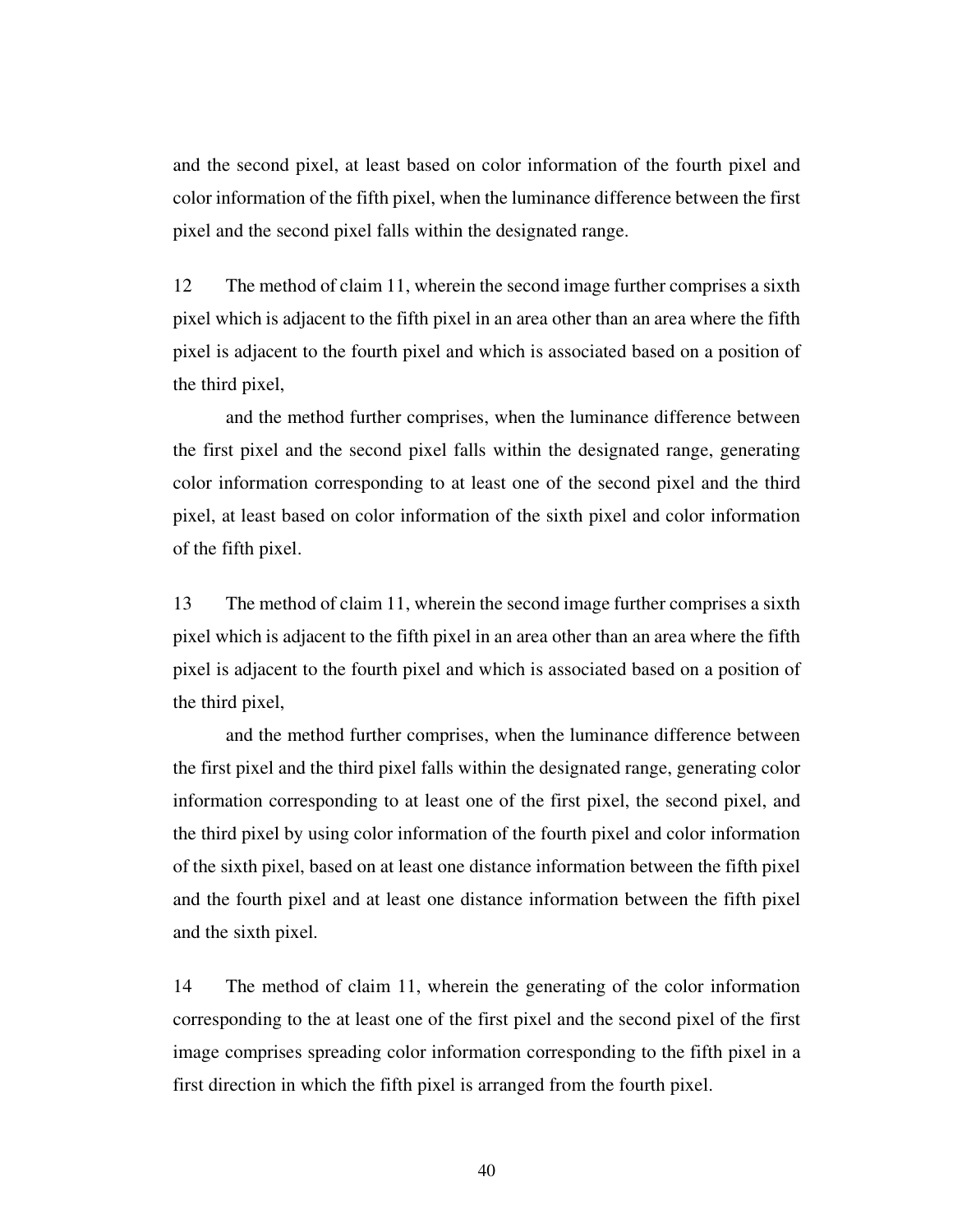15 The method of claim 12, wherein the generating of the color information corresponding to the at least one of the second pixel and the third pixel of the first image comprises spreading color information corresponding to the fifth pixel in a second direction in which the fifth pixel is arranged from the sixth pixel, by using the color information of the sixth pixel.

Dated this 10<sup>th</sup> day of November, 2018

Sandeep NP Of K&S Partners Agent for the Applicant IN/PA2851